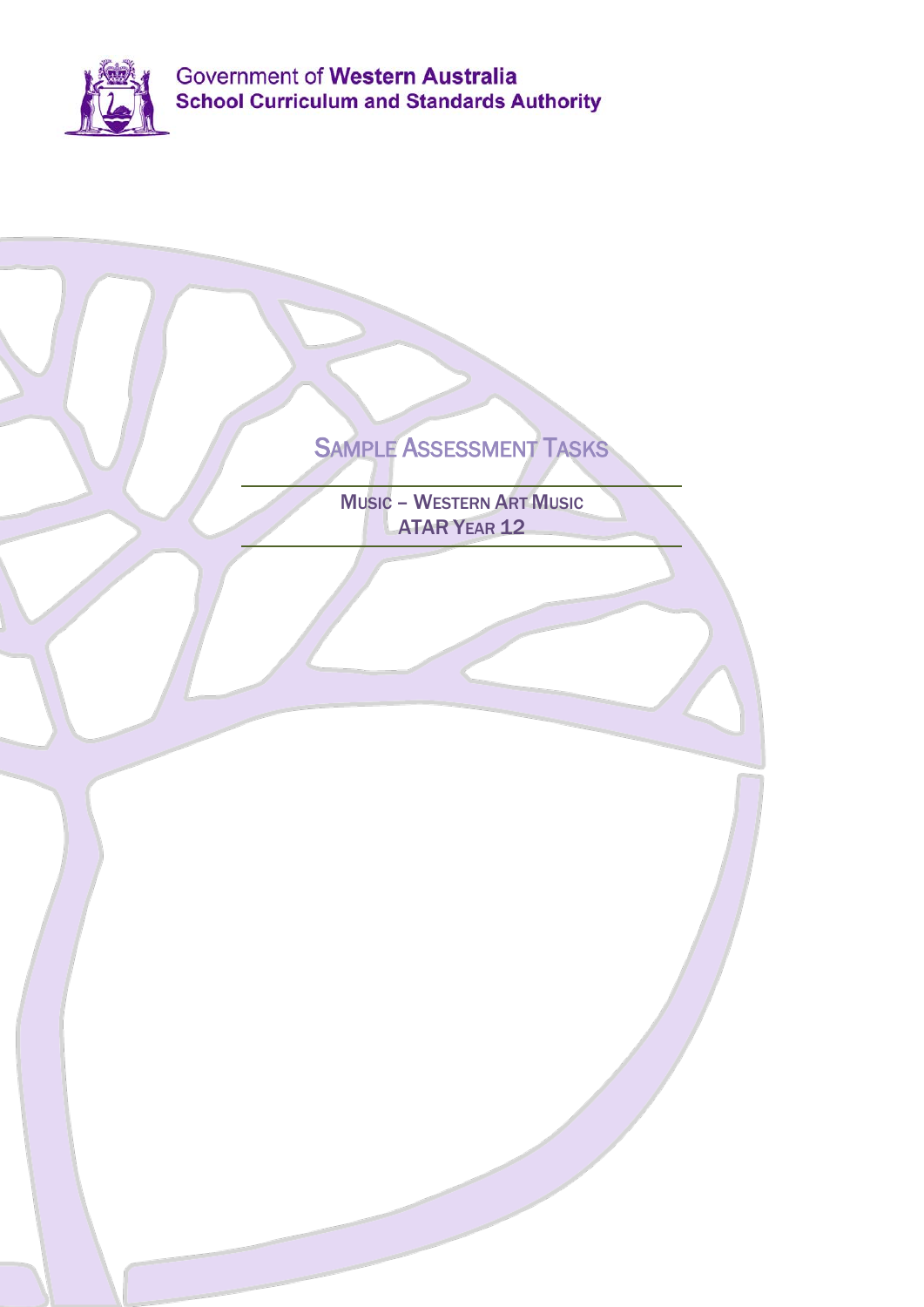### **Copyright**

© School Curriculum and Standards Authority, 2015

This document – apart from any third party copyright material contained in it – may be freely copied, or communicated on an intranet, for non-commercial purposes in educational institutions, provided that the School Curriculum and Standards Authority is acknowledged as the copyright owner, and that the Authority's moral rights are not infringed.

Copying or communication for any other purpose can be done only within the terms of the *Copyright Act 1968* or with prior written permission of the School Curriculum and Standards Authority. Copying or communication of any third party copyright material can be done only within the terms of the *Copyright Act 1968* or with permission of the copyright owners.

Any content in this document that has been derived from the Australian Curriculum may be used under the terms of the Creative [Commons Attribution-NonCommercial 3.0 Australia licence](http://creativecommons.org/licenses/by-nc/3.0/au/)

### **Disclaimer**

Any resources such as texts, websites and so on that may be referred to in this document are provided as examples of resources that teachers can use to support their learning programs. Their inclusion does not imply that they are mandatory or that they are the only resources relevant to the course.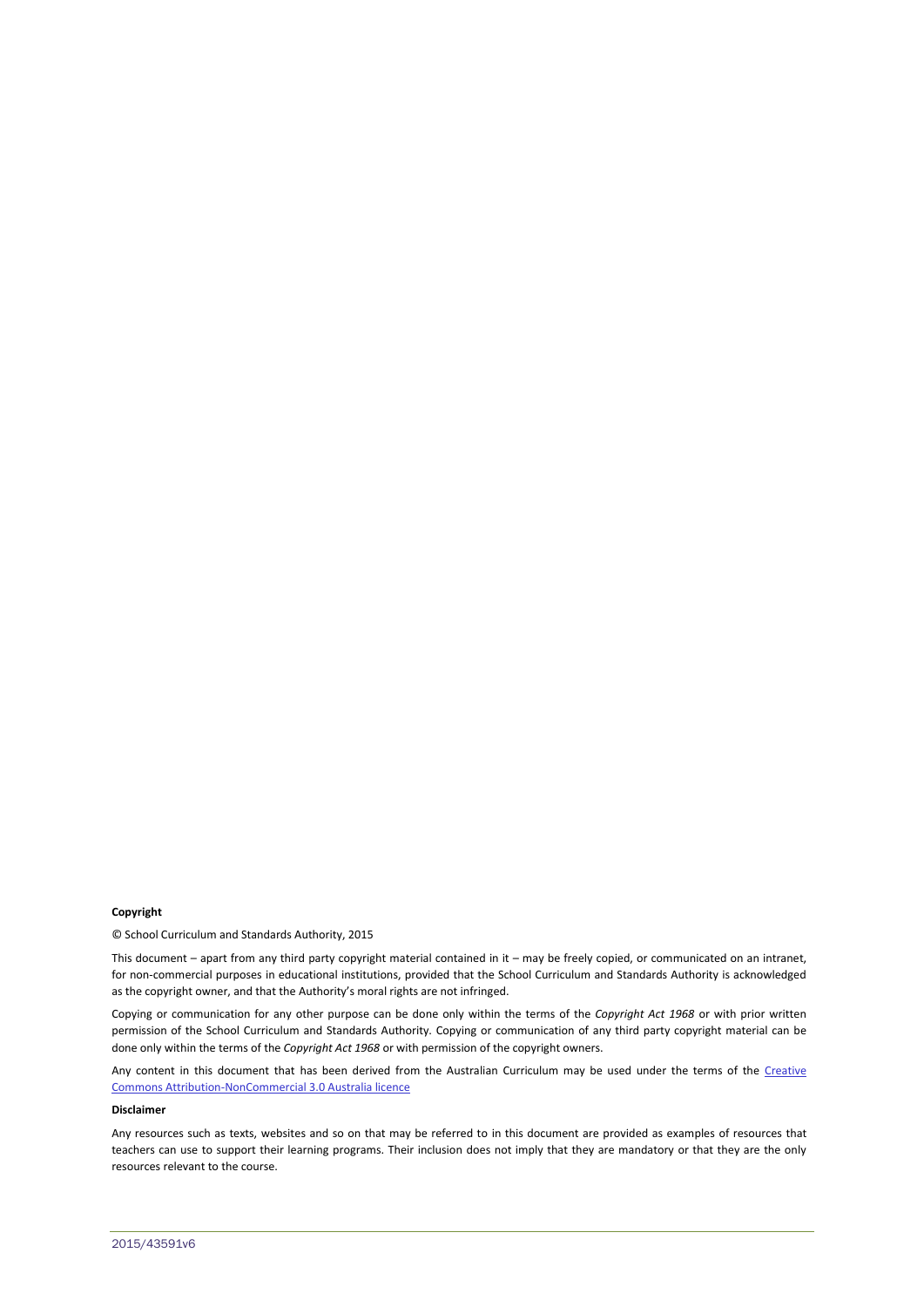### Sample assessment task

### Music – WAM – ATAR Year 12

Task 12 – Unit 4

### **Assessment type: Aural**

The paper consists of eight questions and covers the following concepts:

- identification of scales/modes and intervals
- chord progression
- recognition of tonality and modulation
- rhythmic and melodic dictations
- rhythm and pitch discrepancy

### **Conditions**

Time for the task: 60 minutes Formal in-class assessment, Week 14

### **Task weighting**

8% of the school mark for this pair of units

| Name: | $(60$ marks) |
|-------|--------------|
|-------|--------------|

\_\_\_\_\_\_\_\_\_\_\_\_\_\_\_\_\_\_\_\_\_\_\_\_\_\_\_\_\_\_\_\_\_\_\_\_\_\_\_\_\_\_\_\_\_\_\_\_\_\_\_\_\_\_\_\_\_\_\_\_\_\_\_\_\_\_\_\_\_\_\_\_\_\_\_\_\_\_\_\_\_\_\_\_\_\_\_\_\_\_\_\_\_\_\_\_\_\_\_\_\_\_\_\_

### **Question 1: Interval recognition (10 marks)**

### (a) Melodic intervals

Identify the four bracketed intervals in the following excerpt. Provide the missing notes on the staff and write the resulting intervals on the lines provided underneath the score.



\_\_\_\_\_\_\_\_\_\_\_\_\_\_\_\_\_\_\_\_\_\_\_\_\_\_\_\_\_\_\_\_\_\_\_\_\_\_\_\_\_\_\_\_\_\_\_\_\_\_\_\_\_\_\_\_\_\_ (1 mark)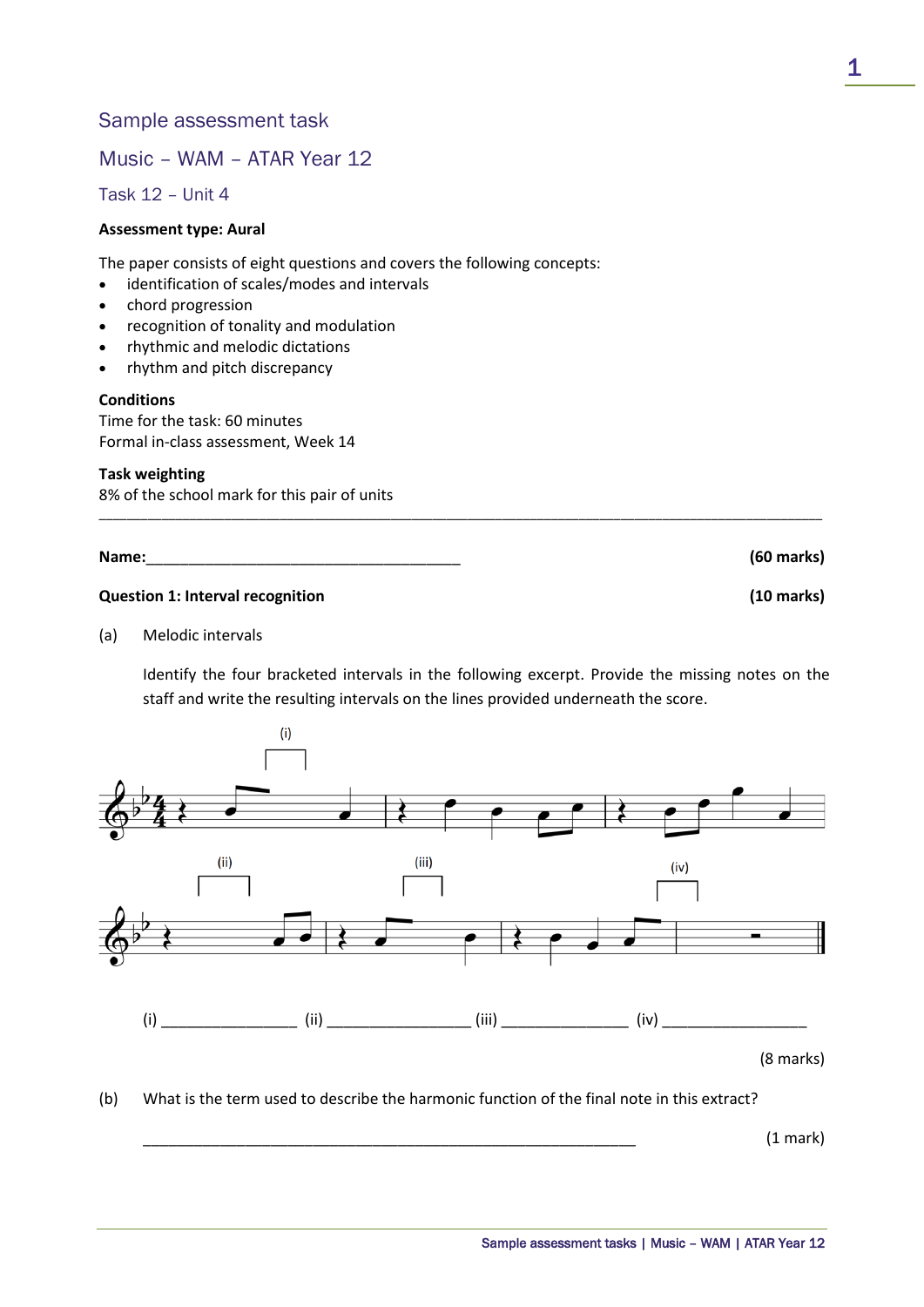(c) Harmonic intervals

Identify the harmonic interval formed between the final two notes of the following two-part extract. Place a tick  $(\checkmark)$  next to the correct answer. (1 mark)

| Major 3rd                                         |
|---------------------------------------------------|
| Minor 3rd                                         |
| Major 6 <sup>th</sup>                             |
| Minor 6 <sup>th</sup>                             |
| Minor 7 <sup>th</sup>                             |
| Perfect 4 <sup>th</sup>                           |
| Aug 4 <sup>th</sup> /Dim 5 <sup>th</sup> /Tritone |
| Perfect 5 <sup>th</sup>                           |

# **Question 2: Scale recognition (3 marks)** (a) Identify the scale which best fits the following excerpts [i] and [ii].  $(i)$   $(1 \text{ mark})$  $(i)$   $(1 \text{ mark})$

(b) Identify which mode best fits the extract performed. Place a tick  $(\checkmark)$  next to the correct answer.

(1 mark)

| (√ |            |
|----|------------|
|    | dorian     |
|    | phrygian   |
|    | lydian     |
|    | mixolydian |
|    | aeolian    |
|    | locrian    |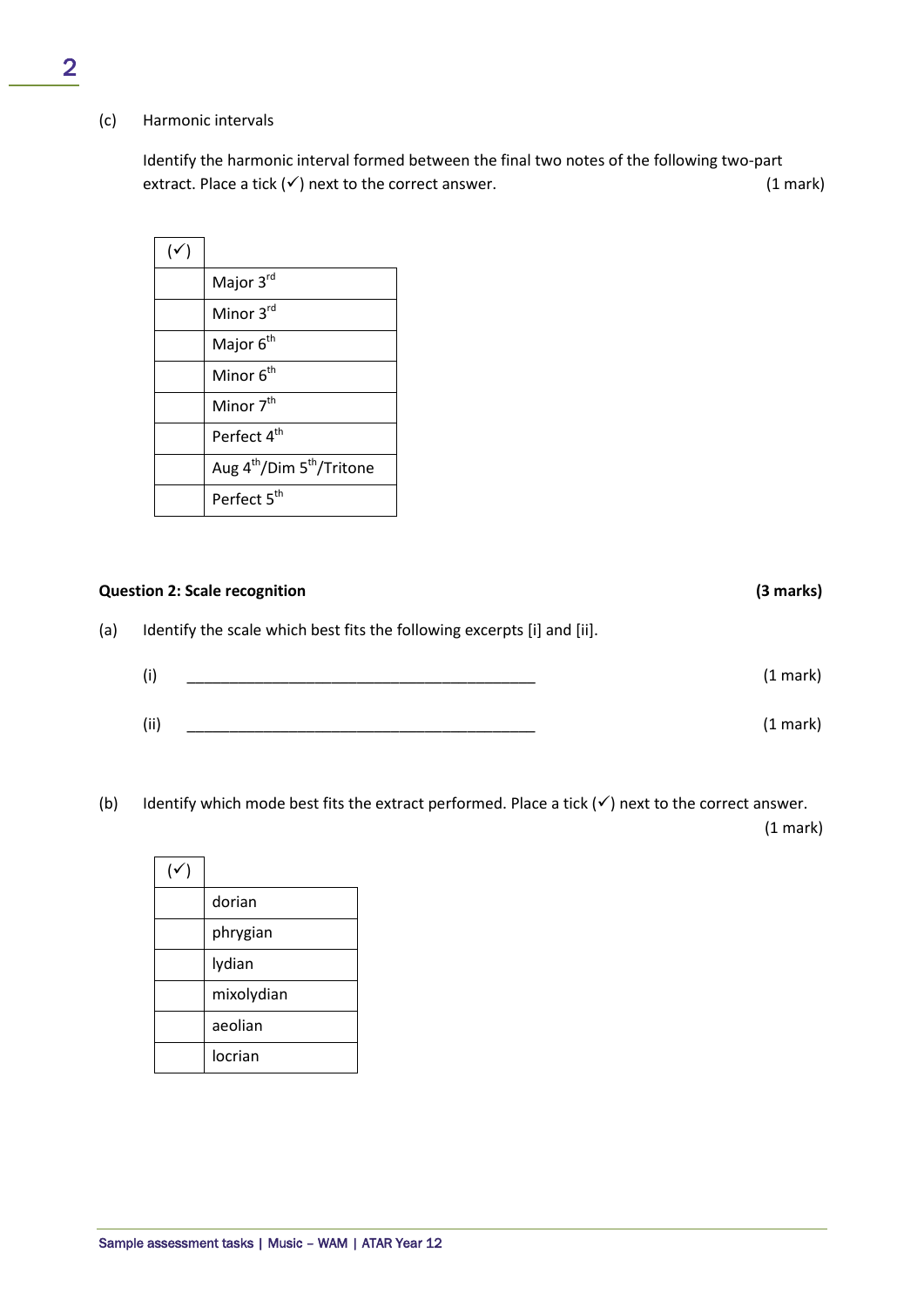### **Question 3: Rhythm (12 marks)**

(a) Irregular rhythms

Each of the following extracts is an example of irregular metre or mixed metre.

(i) **Extract 1:** Match the extract with the correct repeating pattern. Place a tick in the box next to the correct answer. (1 mark)

| $\sqrt{2}$                                                        |
|-------------------------------------------------------------------|
|                                                                   |
|                                                                   |
| $\overline{J}$ , $\overline{J}$ , $\overline{J}$ , $\overline{J}$ |

(ii) **Extract 2:** Identify and describe the use of time signature in this mixed metre extract.

\_\_\_\_\_\_\_\_\_\_\_\_\_\_\_\_\_\_\_\_\_\_\_\_\_\_\_\_\_\_\_\_\_\_\_\_\_\_\_\_\_\_\_\_\_\_\_\_\_\_\_\_\_\_\_\_\_\_\_\_\_\_\_\_\_\_\_\_\_\_\_\_

\_\_\_\_\_\_\_\_\_\_\_\_\_\_\_\_\_\_\_\_\_\_\_\_\_\_\_\_\_\_\_\_\_\_\_\_\_\_\_\_\_\_\_\_\_\_\_\_\_\_\_\_\_\_\_\_\_\_\_\_\_\_\_\_\_\_\_\_\_\_\_\_

\_\_\_\_\_\_\_\_\_\_\_\_\_\_\_\_\_\_\_\_\_\_\_\_\_\_\_\_\_\_\_\_\_\_\_\_\_\_\_\_\_\_\_\_\_\_\_\_\_\_\_\_\_\_\_\_\_\_\_\_\_\_\_\_\_\_\_\_\_\_\_\_

(2 marks)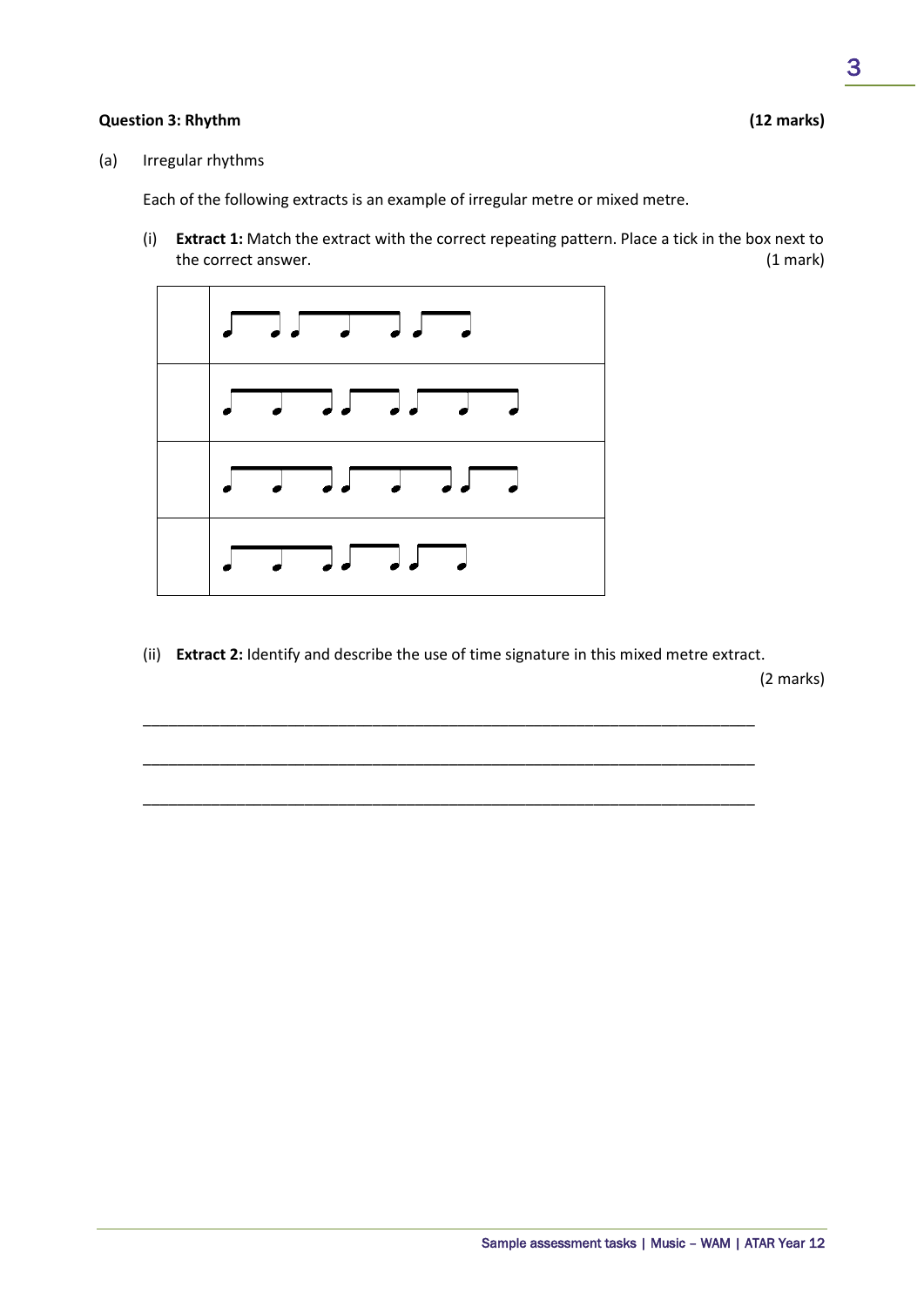### (b) Rhythmic dictation (9 marks)

Complete the following eight bar rhythmic dictation, adding rests and rhythm to the given pitches. The dictation will be played as follows, with a 30 second pause between each playing:

- the complete excerpt
- the first phrase of the excerpt played twice
- the second phrase of the excerpt played twice
- the complete excerpt played again.

Prior to the commencement of this excerpt, one bar containing the tonic triad will be played and a second bar with three beats will be heard.



### **Question 4: Recognition of tonality (3 marks)**

Identify the following in the excerpt provided.

- (a) the opening tonality
- (b) modulation
- (c) modulation.

The rhythm of the melody is provided below.

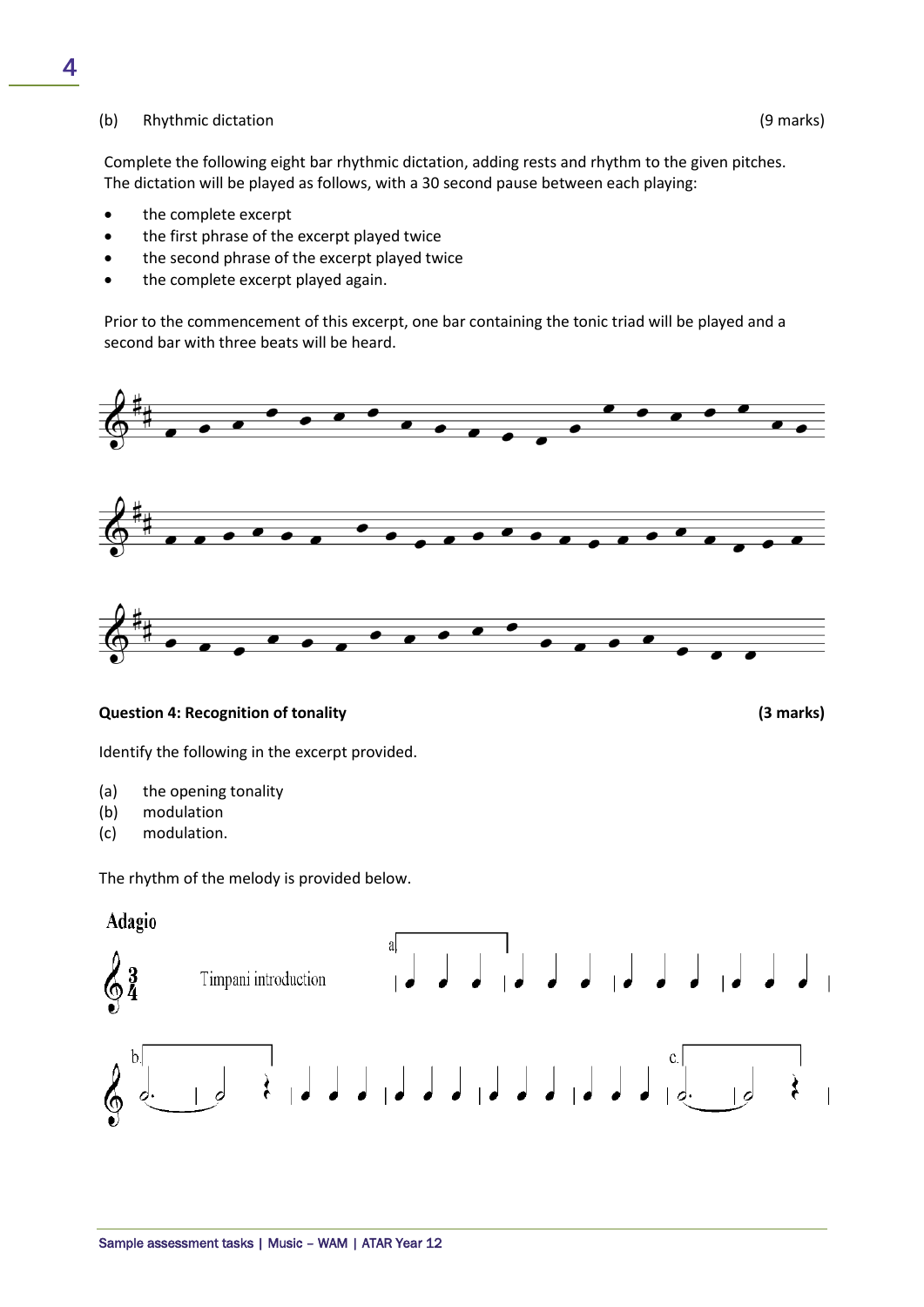Name the opening tonality (a) and modulations labelled (b) and (c).

| Opening tonality (a) | <u> 1980 - Jan James James Santan (j. 1980)</u> | $(1 \text{ mark})$ |
|----------------------|-------------------------------------------------|--------------------|
| Modulation           | (b)                                             | $(1 \text{ mark})$ |
| Modulation           | (c)                                             | $(1 \text{ mark})$ |

### **Question 5: Harmonic/chord progressions (10 marks)**

(a) Complete the following harmonic analysis. Identify the eight chords that are underlined using Roman numerals, indicating inversions and sevenths, if required.

| $\oint_{\text{chord}}$ $i \leftarrow i$ $i \leftarrow i$ $i \leftarrow i$ $i \leftarrow i$ $i \leftarrow i$ $i \leftarrow i$ $i \leftarrow i$ $i \leftarrow i$ $i \leftarrow i$<br>heard. |  |  |  |  |  |           |
|-------------------------------------------------------------------------------------------------------------------------------------------------------------------------------------------|--|--|--|--|--|-----------|
|                                                                                                                                                                                           |  |  |  |  |  | (8 marks) |

(b) Identify a suspension, circling the chord and indicating the resolution next to the chord (e.g.  $I^{2-1}$ ).

(2 marks)

### **Question 6: Cadences (4 marks)**

Identify the cadences at the end of each phrase of the following excerpt. The example will be played three times.

| (i)   | ., |
|-------|----|
|       |    |
| (iii) |    |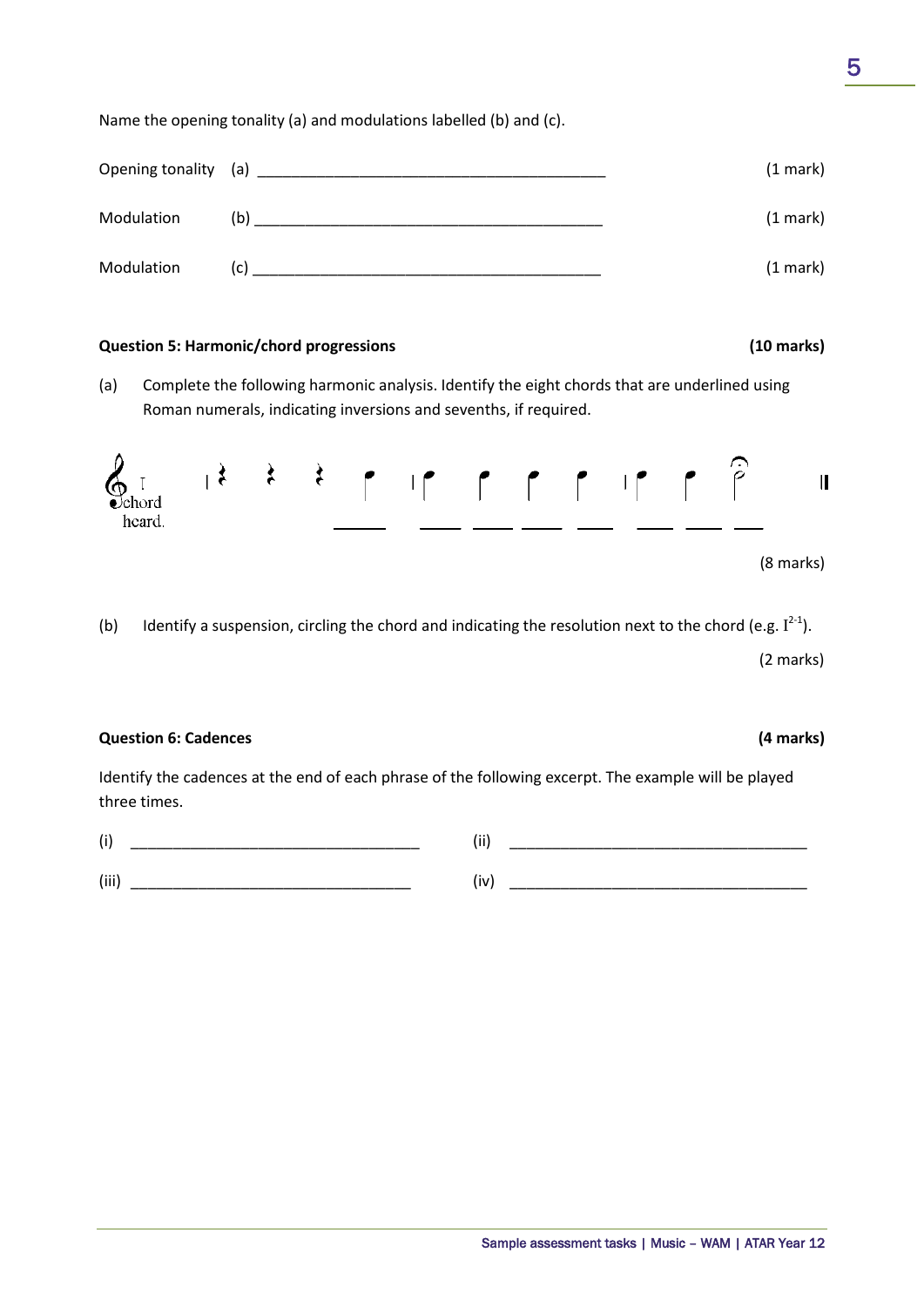### **Question 7: Melodic dictation (9 marks)**

Complete the following melodic dictation, providing the missing pitch and rhythm. The dictation will be played as follows, with a 30 second pause between each playing:

- the complete excerpt
- the first phrase of the excerpt played twice
- the second phrase of the excerpt played twice
- the complete excerpt played again.

Prior to the commencement of this excerpt, one bar containing the tonic triad will be played and a second bar with three beats will be heard.



### **Question 8: Pitch and rhythm discrepancies (9 marks)**

The following melody is notated incorrectly. There are five pitch errors and two rhythmic errors (six notes) that occur in two different places, over two beats.

- (i) circle the pitch and rhythmic errors
- (ii) rewrite the answer correctly, using the staff provided. The first two notes and the final note are correct.





### ACKNOWLEDGEMENTS

**Question 1(a)** Score excerpt adapted from: Elgar, E. (1898–1899). *Enigma variations* (Op.36) (theme). **Question 8** Score excerpt adapted from: Verdi, G. (1871). *Aida*.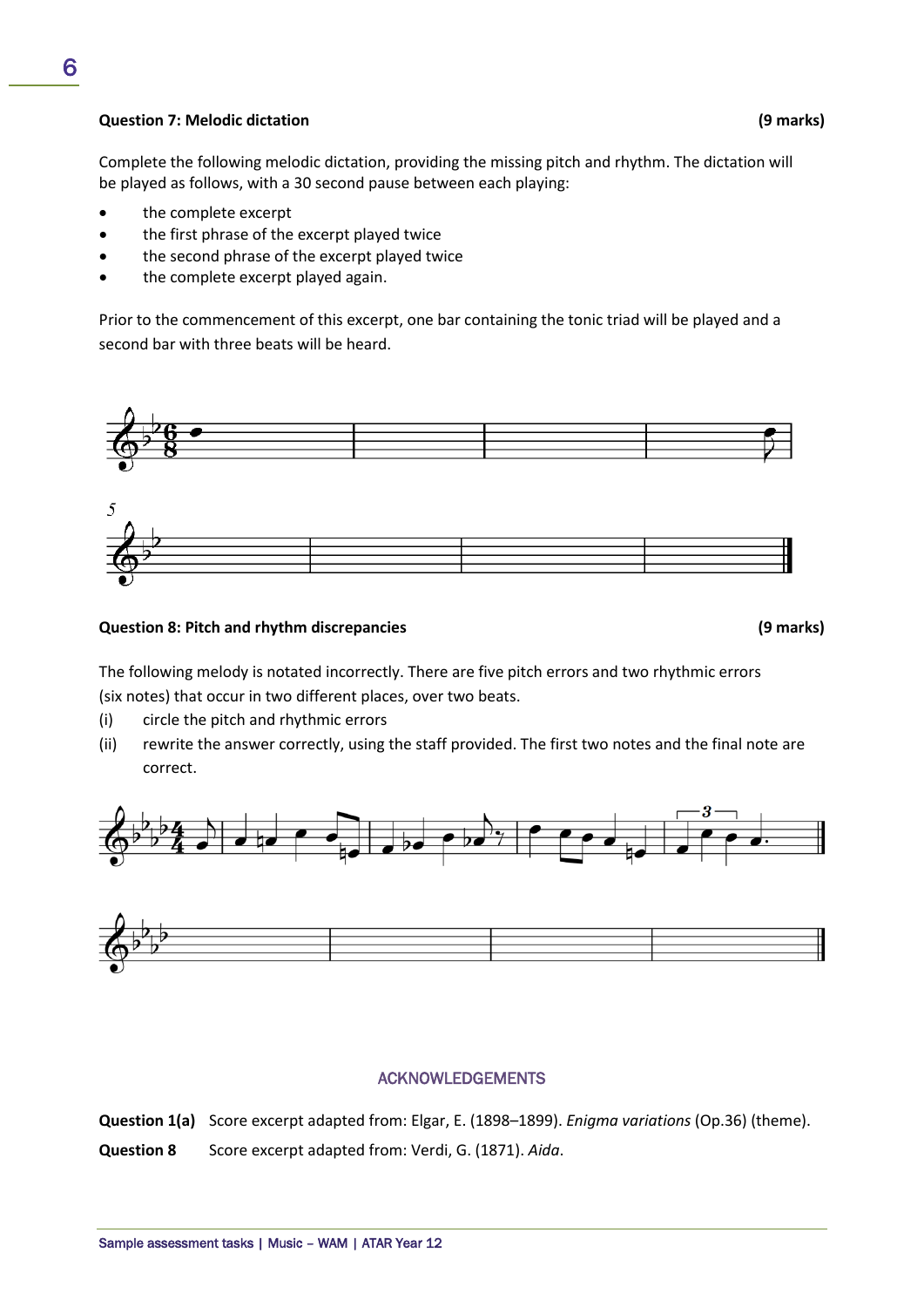## Marking key for sample assessment task 12 – Unit 4

 **(60 marks)**

## **Question 1: Interval recognition (10 marks)**

(a) Melodic intervals



| <b>Description</b>                    |                                  |                            |                               |                     |              | <b>Mark</b> |  |
|---------------------------------------|----------------------------------|----------------------------|-------------------------------|---------------------|--------------|-------------|--|
| (a)                                   | (i) Perfect 4 <sup>th</sup>      | (ii) minor 7 <sup>th</sup> | (iii) Perfect 5 <sup>th</sup> | (iv) Major $3^{rd}$ |              |             |  |
|                                       | 1 mark for each correct interval |                            |                               |                     |              |             |  |
| 1 mark for each pair of correct notes |                                  |                            |                               |                     |              |             |  |
|                                       | (b) Tierce da picardie           |                            |                               |                     |              |             |  |
|                                       |                                  |                            |                               |                     | <b>Total</b> |             |  |

### (b) Harmonic intervals

| <b>Description</b>                                   | <b>Mark</b> |
|------------------------------------------------------|-------------|
| (c) Diminished $5^{th}/$ Augmented $4^{th}/$ Tritone |             |
| Total                                                |             |

### **Question 2: Scale recognition (3 marks)**

(a) Scale

| <b>Description</b>    | <b>Mark</b> |
|-----------------------|-------------|
| (i)<br>whole tone     |             |
| (ii)<br>melodic minor |             |
| <b>Total</b>          |             |

### (b) Mode

| <b>Description</b> | <b>Mark</b> |
|--------------------|-------------|
| dorian mode        |             |
| Total              |             |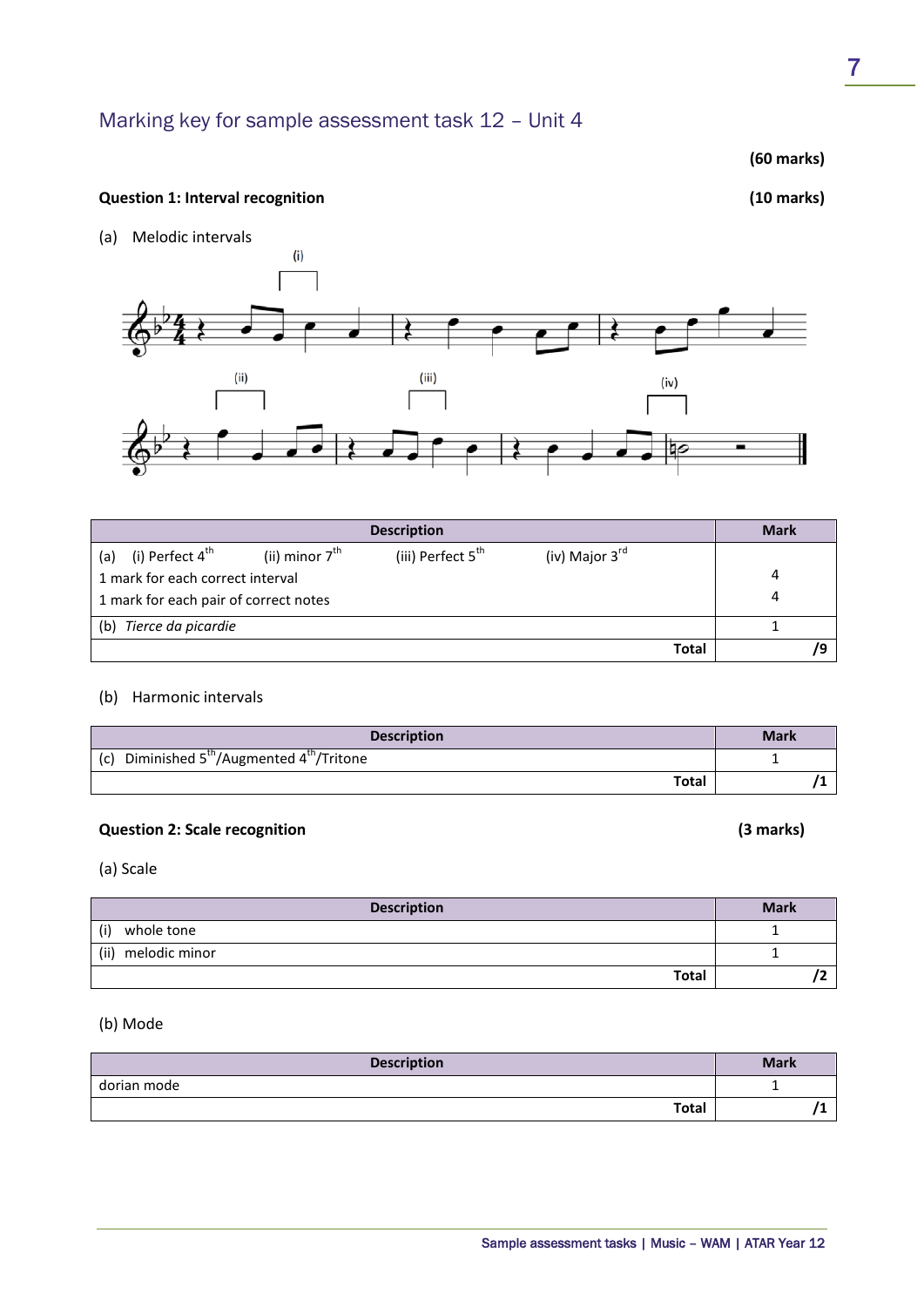### **Question 3: Rhythm (12 marks)**

(a) Irregular rhythms

[Use a recording of Bartok's *Mikrokosmos*, *vol. VI, no. 153* ('Six dances in Bulgarian rhythm', no 6, bars 1–8)]

(i) **Extract 1:** Match the extract with the correct repeating pattern. Place a tick in the box next to the correct answer. (1 mark) (1 mark)



(ii) **Extract 2:** Identify and describe the use of time signature in this mixed metre extract.

(2 marks)

[Use a recording of Bernstein's *West side story* ('America', 3:05–3:41)]

This extract alternates between two time signatures:  $\oint_{\mathbf{S}}$  and  $\oint_{\mathbf{A}}$ .



(b) Rhythmic dictation (9 marks)╢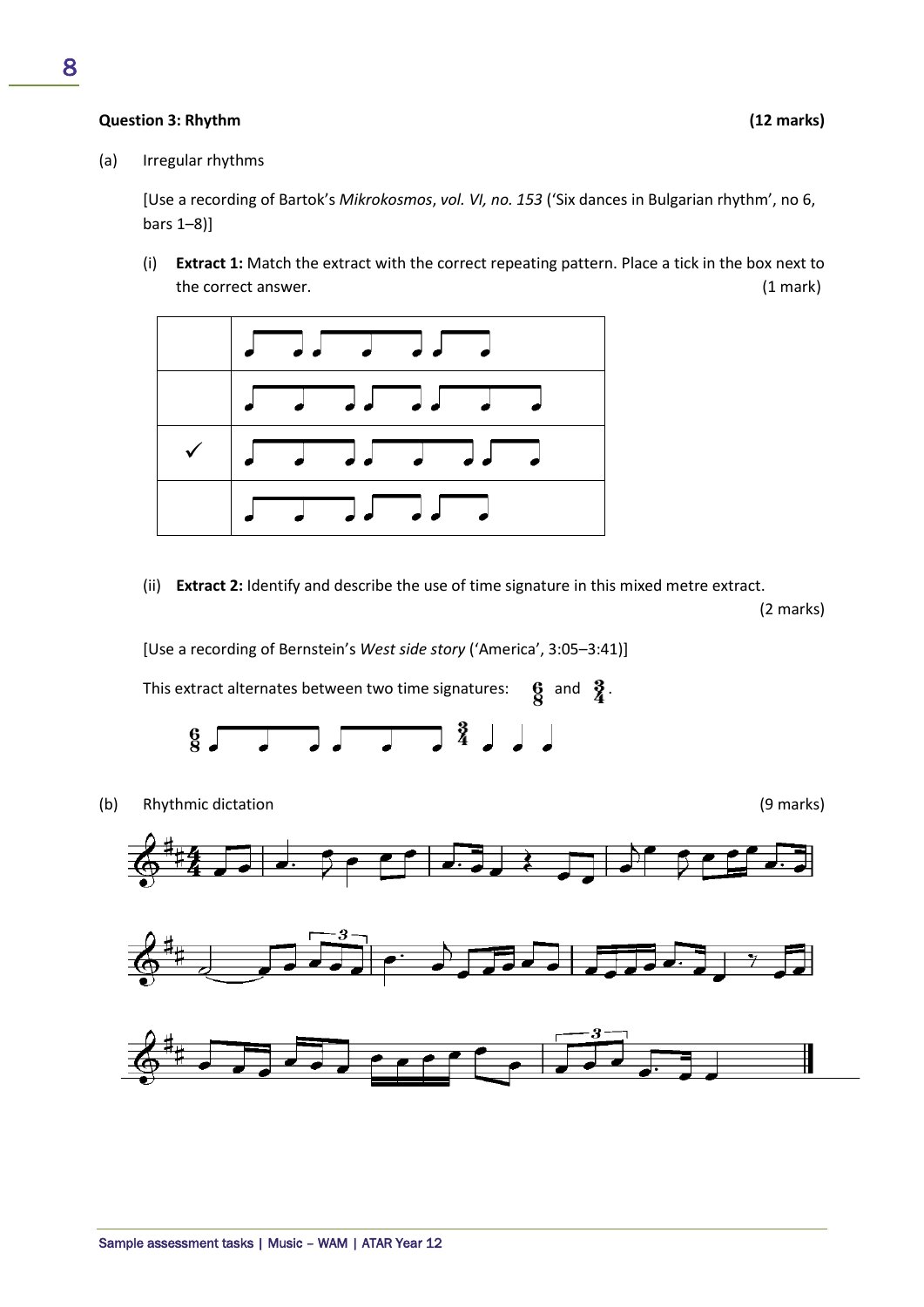- *one mark for each correct beat (33 notes). Divide the total by three for a mark out of 11*
- *three marks for 8–9 correct barlines, 2 marks for 6–7 correct barlines, one mark for 4–5 correct barlines, zero marks for 3 or less correct barlines (3 marks)*
- *two marks for all beats correctly grouped, one mark for 1–2 rhythmic grouping errors, zero marks for three or more errors in rhythmic grouping (2 marks)*
- *one mark for each correct triplet (2 marks)*
- *total mark out of 18, divide by two for a mark out of nine*

## **Question 4: Recognition of tonality (3 marks)**

[Use a recording of Haydn's *Symphony No. 103 in E-flat major* ('Drumroll' Symphony), Hob.1/103 (00.00–00.52)]

| <b>Description</b>                                             | Mark |
|----------------------------------------------------------------|------|
| Opening tonality (a) is major                                  |      |
| Modulation (b) is to the dominant                              |      |
| Modulation (c) is to the original key/opening key or tonic key |      |
| <b>Total</b>                                                   |      |

## **Question 5: Harmonic/chord progressions (10 marks)**

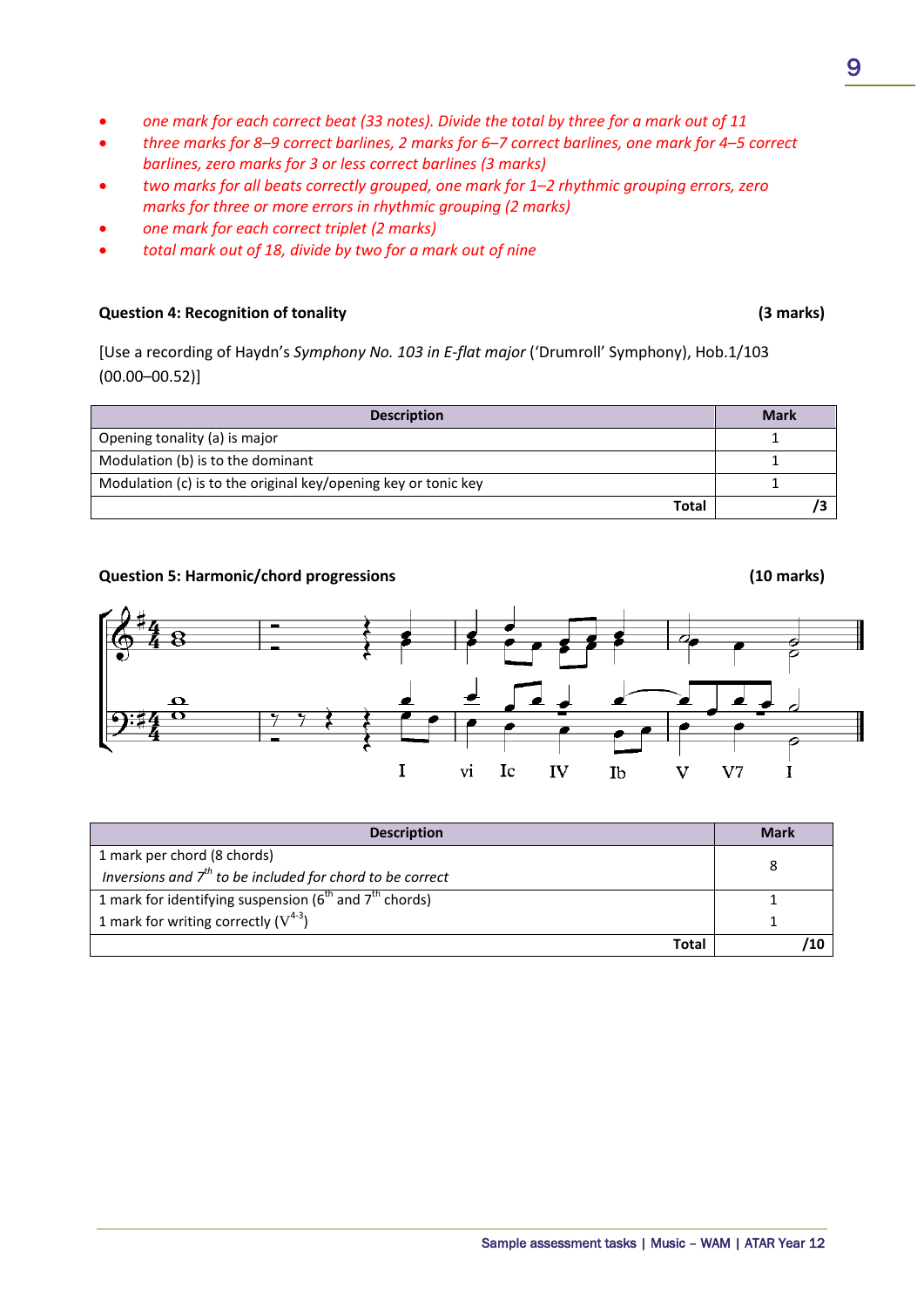### **Question 6: Cadences (4 marks)**

Identify the cadences at the end of each phrase of the following excerpt. The example will be played three times.







- *one mark for each correct note (33 notes). Divide the total by three for a mark out of 11*
- *one mark for each correct rhythm (32 notes). Divide the total by eight for a mark out of four*
- *one mark for each correct accidental, for a mark out of three*
- *total mark out of 18, divide by two for a mark out of nine*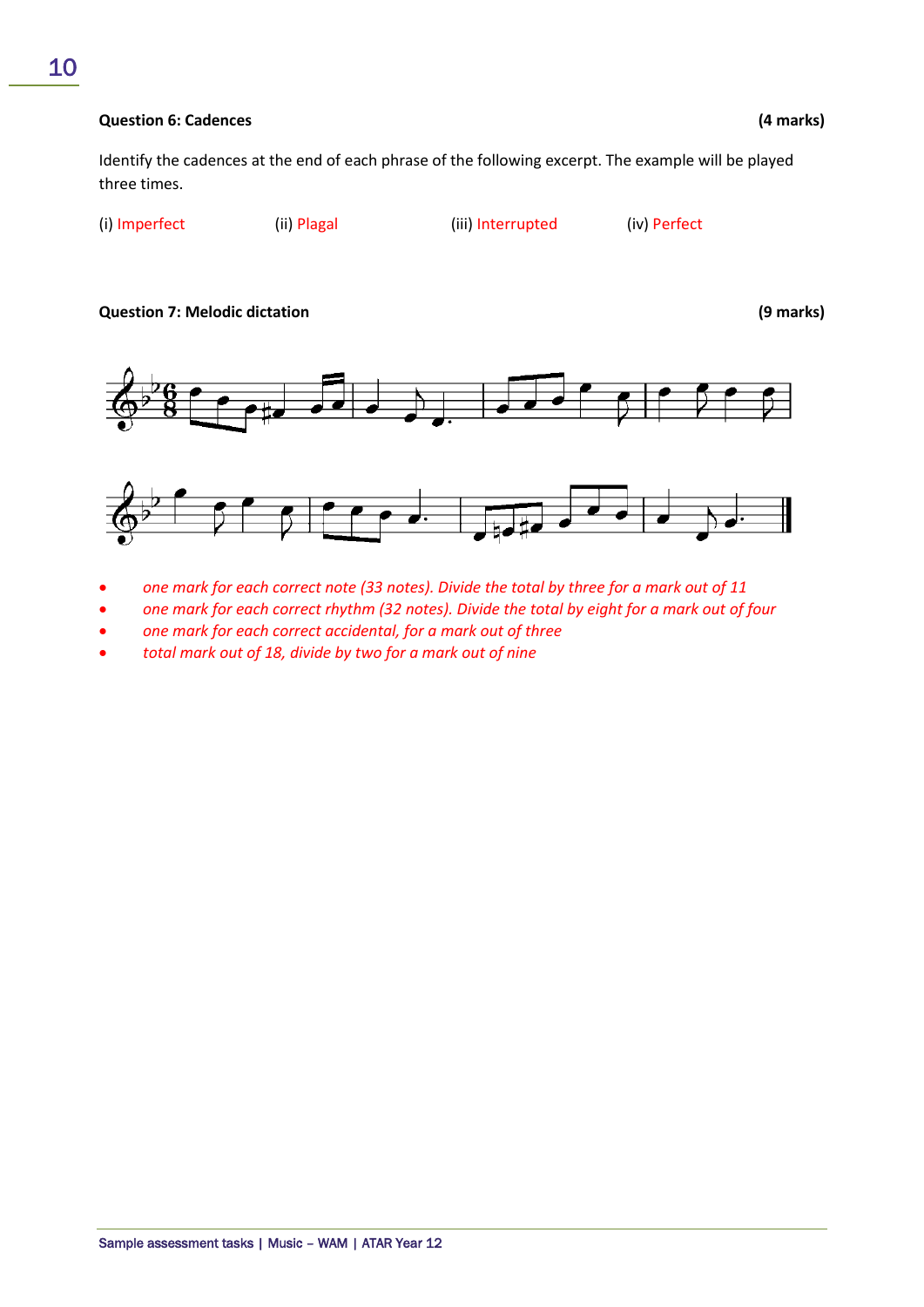



| <b>Description</b>                                 | <b>Marks</b> |
|----------------------------------------------------|--------------|
| Circle the pitch (P) and rhythm (R) errors:<br>(i) |              |
| 3-5 pitch errors correctly circled                 |              |
| 1-2 pitch errors correctly circled                 |              |
| 4-6 rhythm errors correctly circled                |              |
| 0-3 rhythm errors correctly circled                | U            |
| Five pitch errors:<br>(ii)                         |              |
| Last quaver of bar 1                               |              |
| First crotchet of bar 2                            |              |
| Second crotchet of bar 2                           |              |
| Last crotchet of bar 3                             |              |
| First crotchet triplet of bar 4                    |              |
| Two rhythm errors:                                 |              |
| First two beats of bar 3                           |              |
| First two beats of bar 4                           |              |
| Total                                              | q            |

### ACKNOWLEDGEMENTS

**Question 1(a)** Score excerpt adapted from: Elgar, E. (1898–1899). *Enigma variations* (Op.36) (theme).

**Question 5** Score excerpt adapted from: Bach, J.S. (n.d.). *Du grosser Schmerzensmann* (BWV 300).

**Question 8** Score excerpt adapted from: Verdi, G. (1871). *Aida*.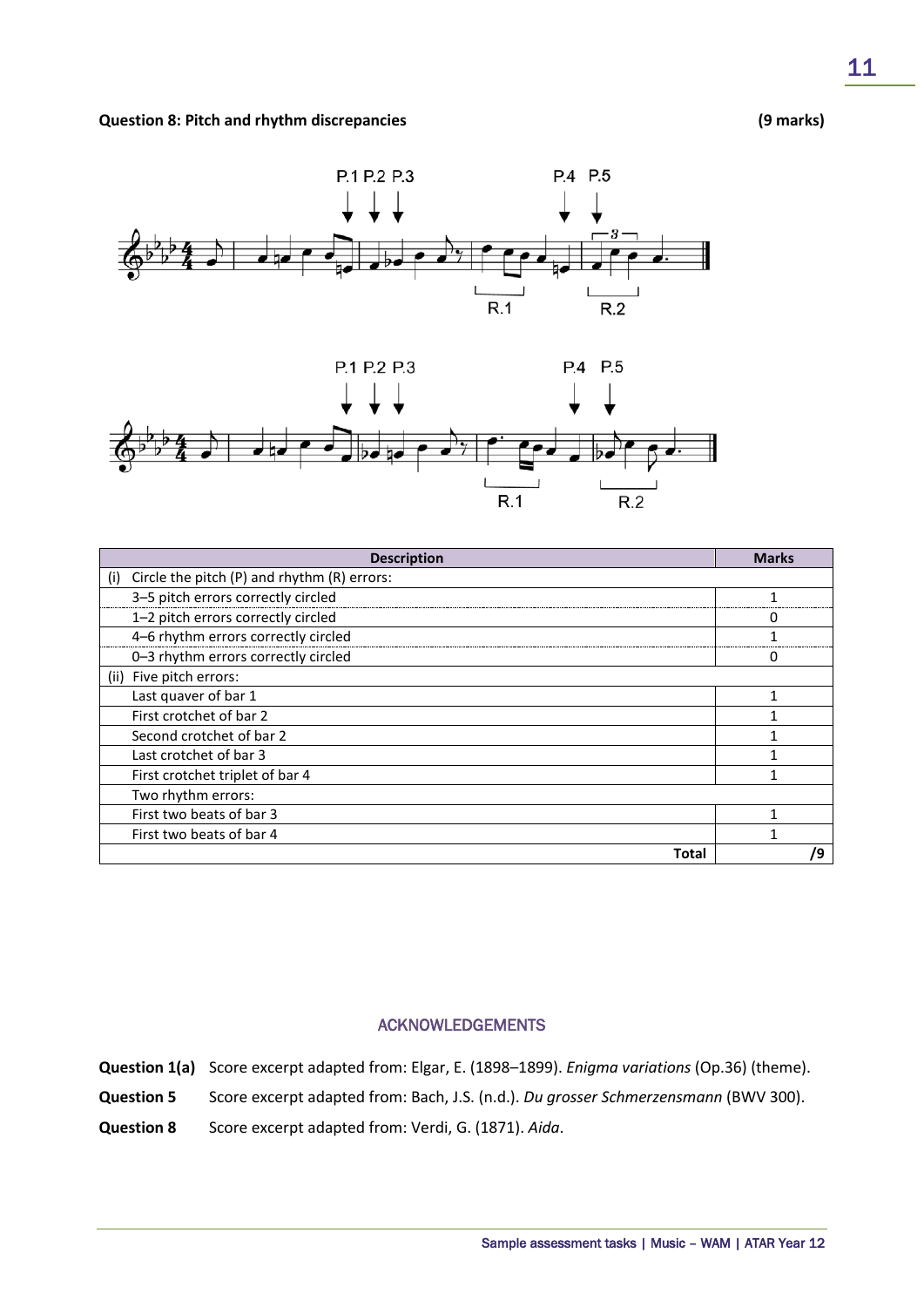### Sample assessment task

Music – WAM – ATAR Year 12

Task 10 – Unit 4

### **Assessment type: Theory and composition**

This paper consists of three questions and covers the following concepts:

- visual analysis: key signature, recognition of scales, chords, cadences and harmonic devices
- transposition
- arranging and orchestration: instrument ranges, clefs, signs/symbols, arranging techniques

### **Conditions**

Time for the task: 75 minutes Formal in-class assessment, Week 8

### **Task weighting**

4% of the school mark for this pair of units

| Name: | (60 marks) |
|-------|------------|
|       |            |

\_\_\_\_\_\_\_\_\_\_\_\_\_\_\_\_\_\_\_\_\_\_\_\_\_\_\_\_\_\_\_\_\_\_\_\_\_\_\_\_\_\_\_\_\_\_\_\_\_\_\_\_\_\_\_\_\_\_\_\_\_\_\_\_\_\_\_\_\_\_\_\_\_\_\_\_\_\_\_\_\_\_\_\_\_\_\_\_\_\_\_\_\_\_\_\_\_\_\_\_\_\_\_\_

### **Question 1: Score analysis (17 marks)**

Examine the extract and answer the questions below. Write your answers directly on the score or on the lines provided.

[For copyright reasons, the score extract for this question cannot be provided in this document. The score is the designated work Bach's *Wachet auf, ruft uns die Stimme* (BWV 140), no. 7 (Chorale: 'Gloria sei dir gesungen', bars 17–36)]. The bar numbers indicated below would need to be renumbered to indicate that bar 17 is the first bar of the excerpt.

- 1. Provide a harmonic analysis of bars 32–34, including inversions. Write the correct Roman numeral on the lines provided below the stave. (6 marks)
- 2. Identify a suspension, mark it on the score with a square bracket and an S. Provide an analysis of the chord progression below the chords, circling the suspension and resolution and labelling accordingly. (2 marks)
- 3. Identify and label **two** different examples of an unaccented passing note in two different vocal parts, circling them and marking them as UPN. (2 marks)
- 4. Identify the cadences at the following bars. Provide the cadence name and chord symbols on the lines indicated below the stave.

| (i) Bars 19–20 (ii) Bars 35–36 |  | (4 marks) |
|--------------------------------|--|-----------|
|--------------------------------|--|-----------|

5. What scale is created when all the notes in bar 29 are combined?

\_\_\_\_\_\_\_\_\_\_\_\_\_\_\_\_\_\_\_\_\_\_\_\_\_\_\_\_\_\_\_\_\_\_\_\_\_\_\_\_\_\_\_\_\_\_\_\_\_\_\_\_\_\_\_\_\_\_\_ (1 mark)

| Name the two bracketed intervals (X) and (Y) in the bass part | (2 marks) |
|---------------------------------------------------------------|-----------|
|                                                               |           |

| $(X)$ : |  |
|---------|--|
| $(Y)$ : |  |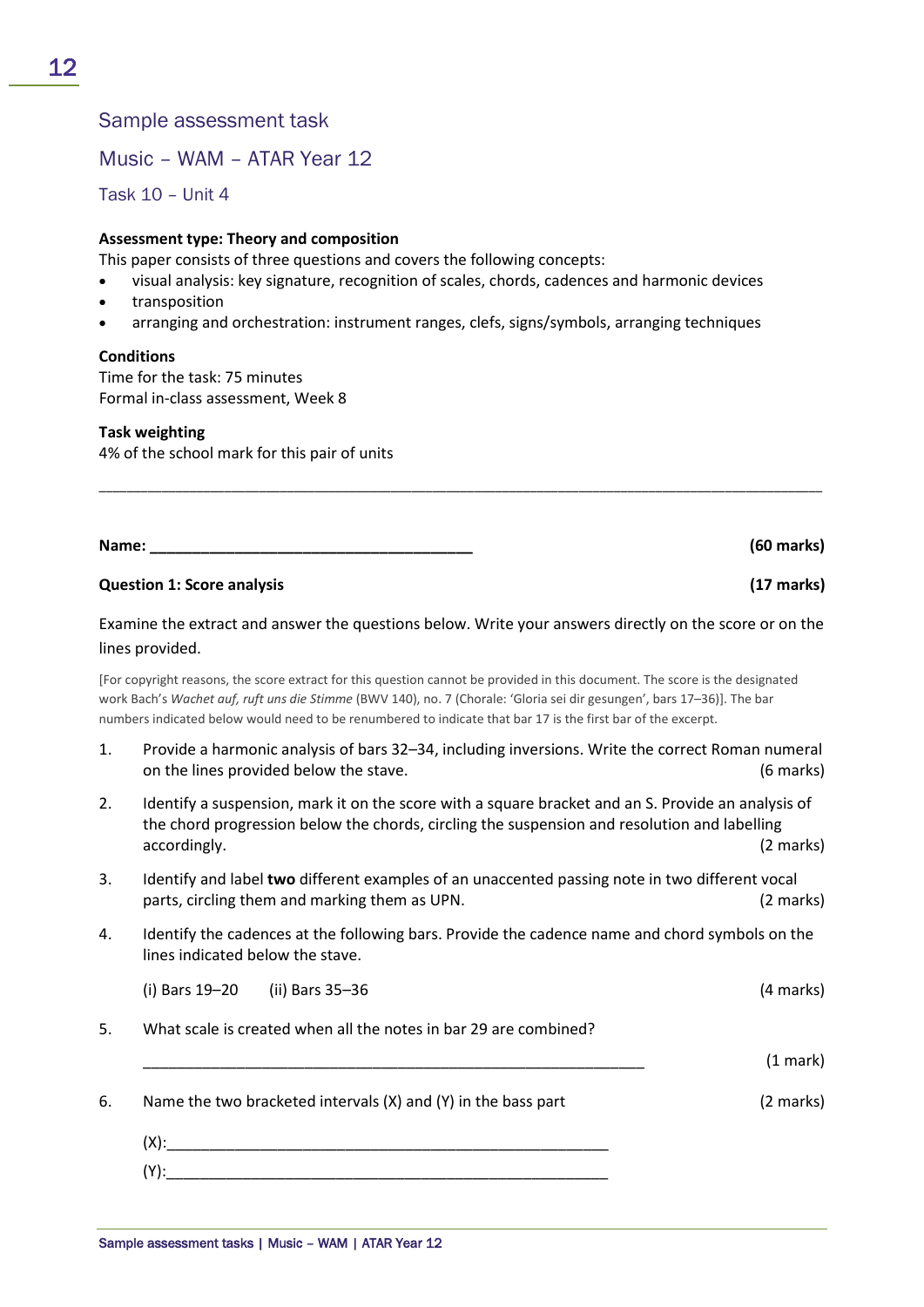### **Question 2: Transposition (7 marks)**

(i) The following passage has been transposed for alto saxophone to sound at the same pitch. Select the correct transposed option (from three possible options) by placing a tick in the appropriate box. (1 mark)



(ii) A trumpet player needs to perform the following excerpt with an ensemble. The only score available is the conductor's score, with all parts written at concert pitch. Transpose the following excerpt (including the key signature) so that the trumpet can play with the ensemble and sound at concert pitch. (6 marks)



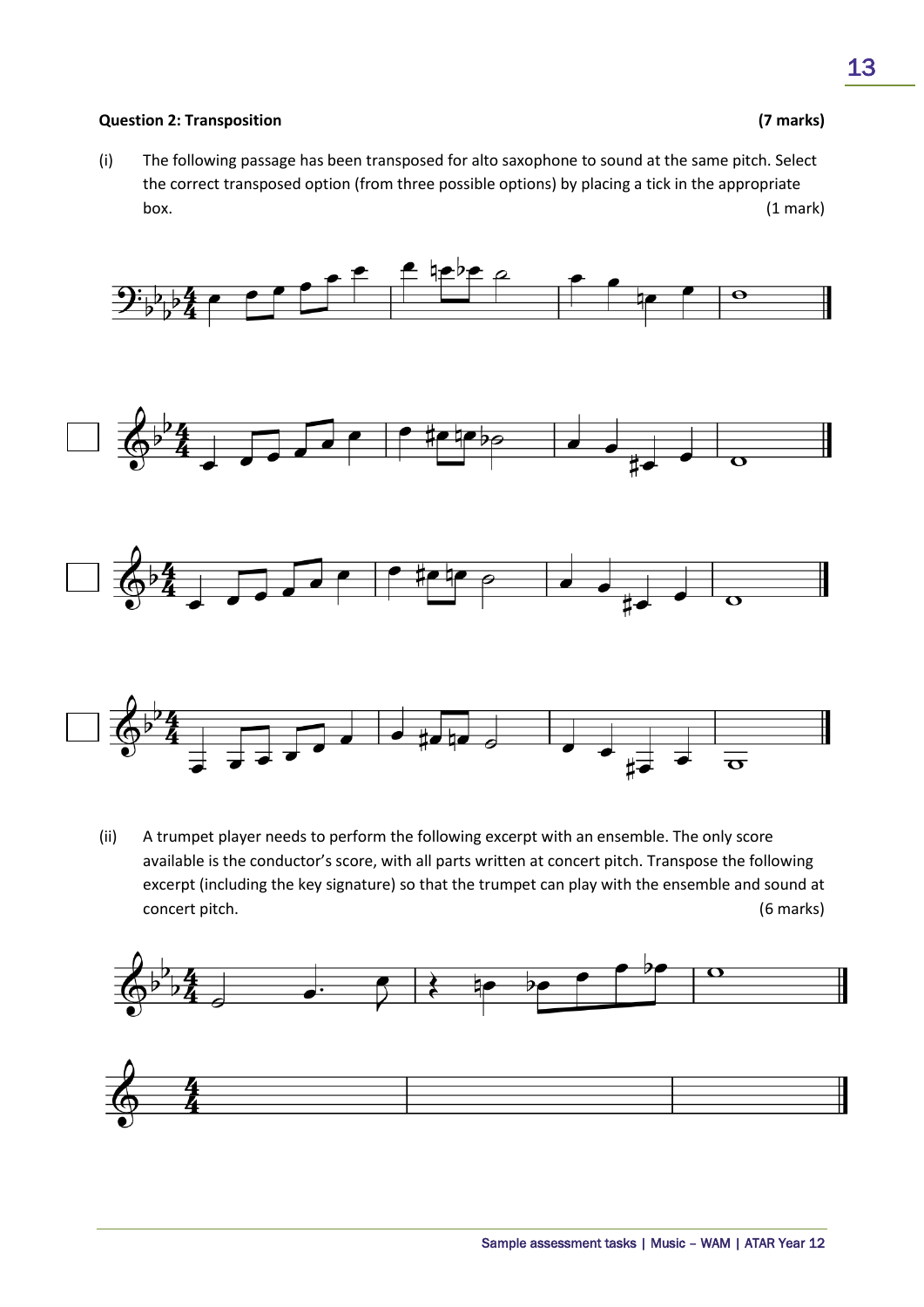### **Question 3: Melody writing (11 marks)**

Continue the given motif in a similar style to create an eight-bar melody. Include the following points in your melody:

| (i)   | maintain motivic and stylistic continuity                 | (2 marks) |
|-------|-----------------------------------------------------------|-----------|
| (ii)  | demonstrate suitable melodic contour and effective climax | (4 marks) |
| (iii) | incorporate a melodic sequence                            | (2 marks) |
| (iv)  | appropriate tempo, dynamics and articulation.             | (3 marks) |



### **Question 4: Arranging and orchestration (25 marks)**

(a) Provide the lowest written note possible for the following instruments in the clef they would use. (7 marks)

Bassoon Viola Clarinet in B♭ Double Bass Trombone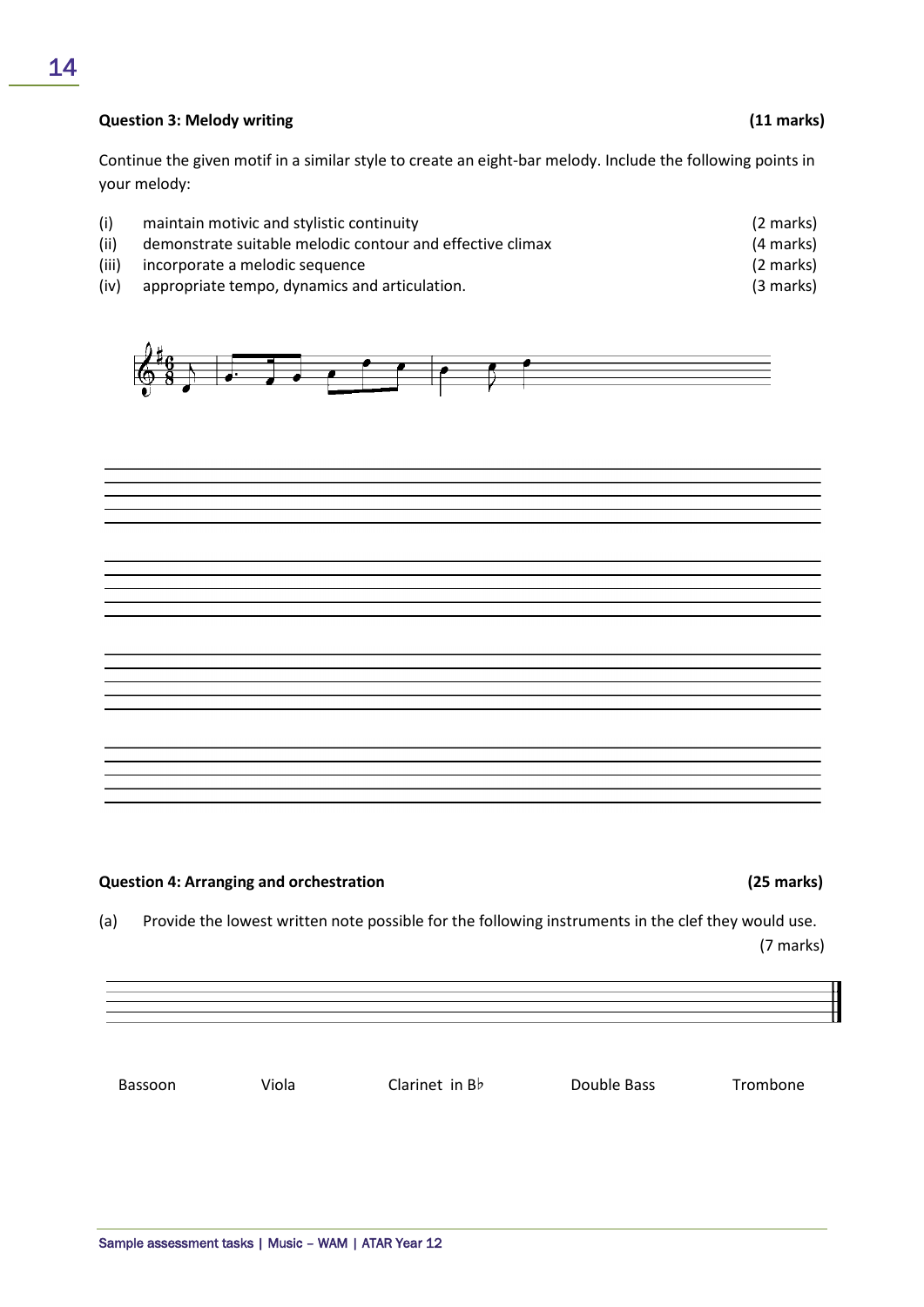(b) Define the following instrumental terms and signs. Name the instrument/s that would normally play them and explain how they would be performed. The same state of 10 marks)

| <b>Musical Term/Symbol</b> | Instrument/s | Explanation |
|----------------------------|--------------|-------------|
| con sordino                |              |             |
| $\equiv$                   |              |             |
| $\sim$                     |              |             |
| 米                          |              |             |
| A cappella                 |              |             |
| $\overrightarrow{ }$       |              |             |
| Flutennmann                |              |             |
| $\frac{1}{2}$              |              |             |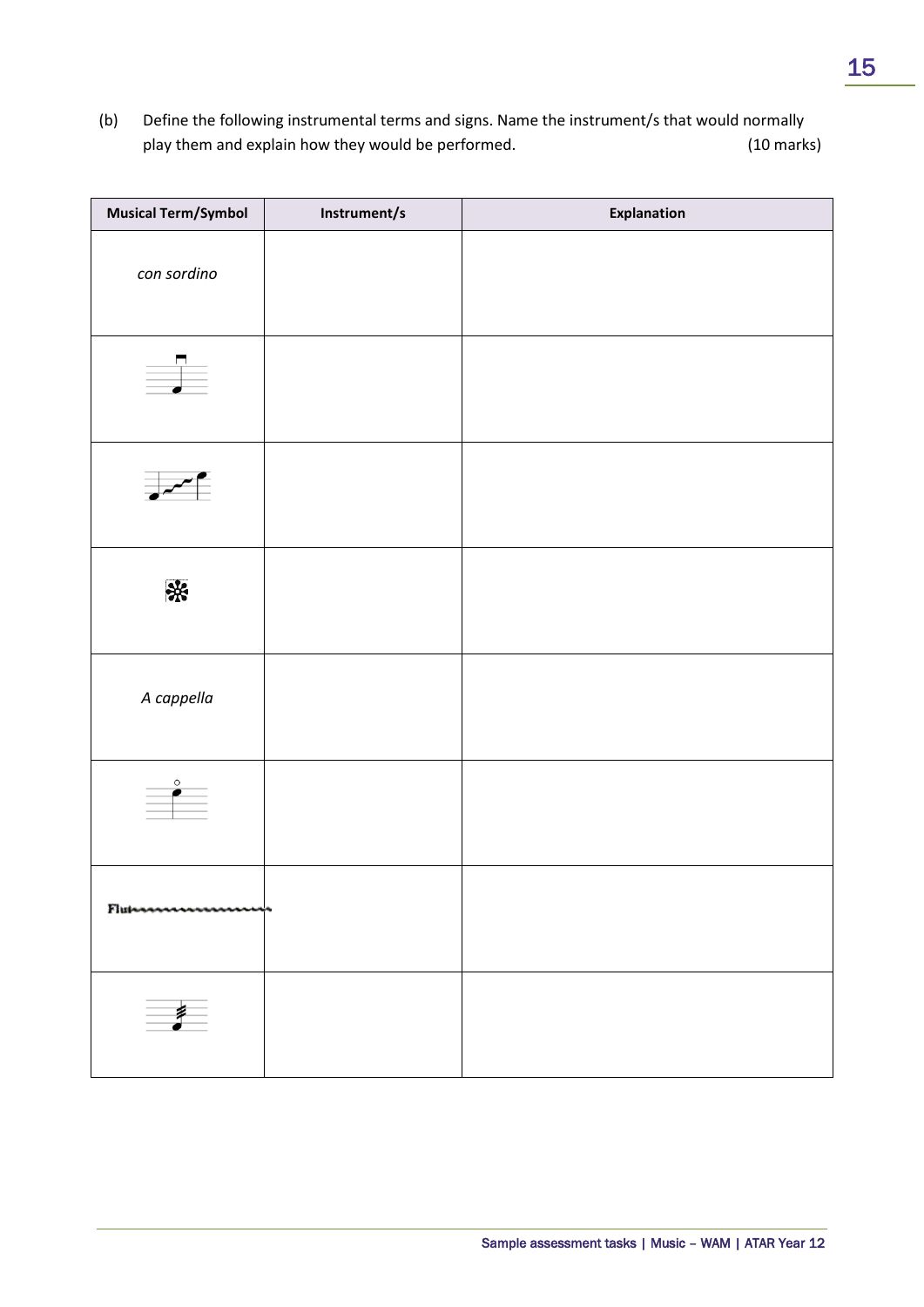(c) Examine the extract below and the arrangement of it that follows. The arrangement contains several errors. Identify the errors according to the given criteria, providing **two** points for each.

(8 marks)



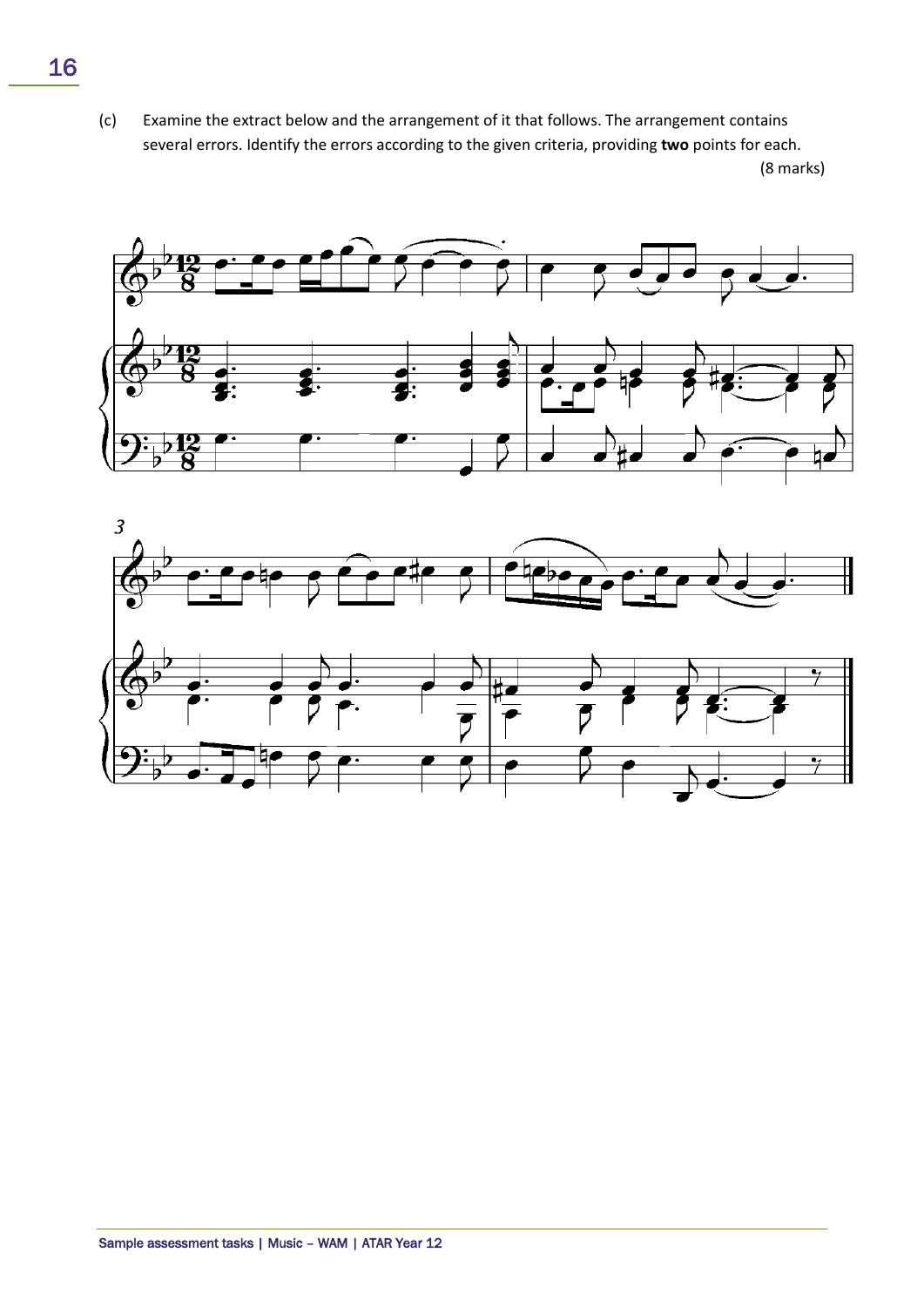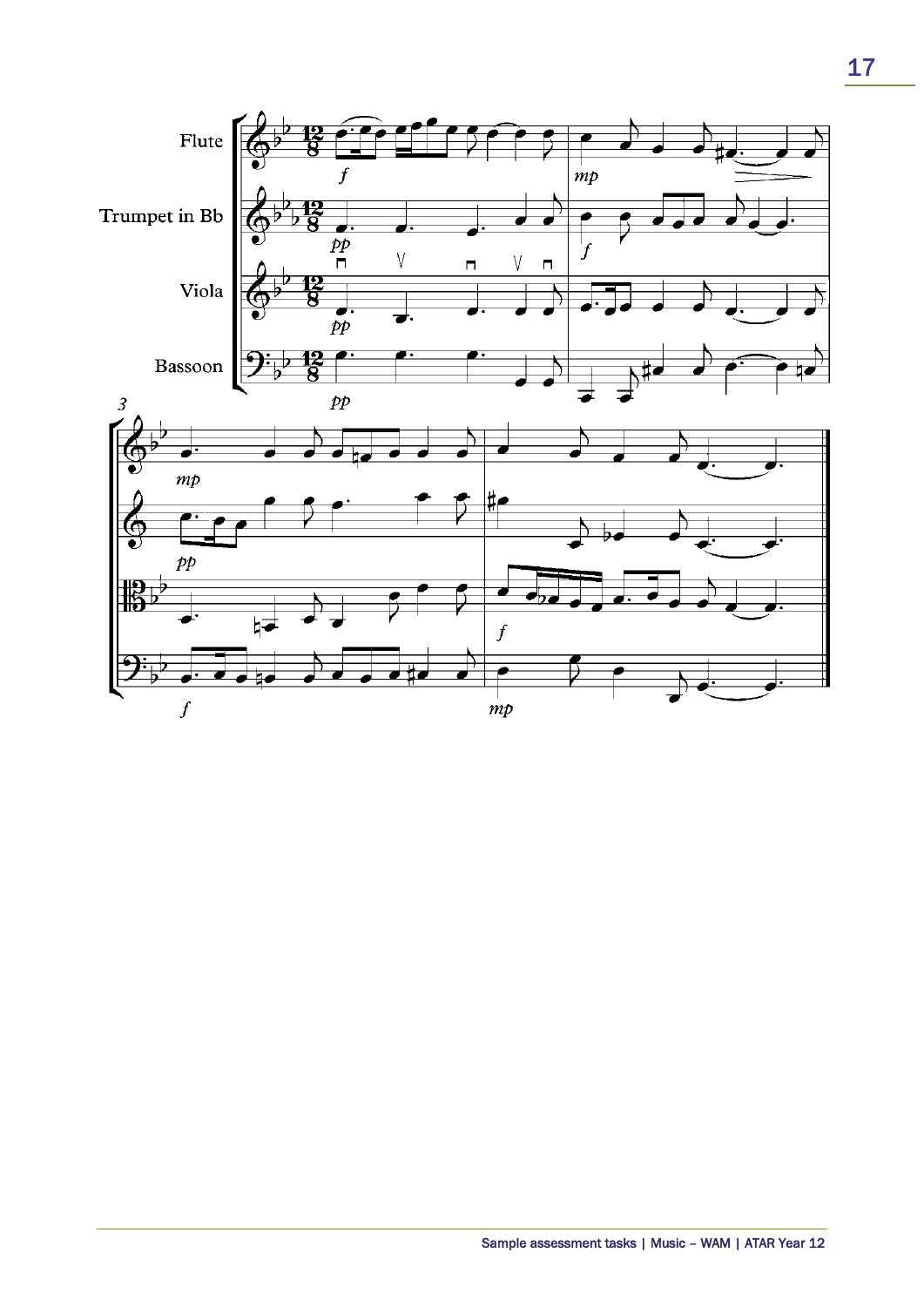| Instrumentation, range and     |  |
|--------------------------------|--|
| transposition                  |  |
|                                |  |
|                                |  |
|                                |  |
|                                |  |
|                                |  |
|                                |  |
|                                |  |
|                                |  |
| Harmony                        |  |
|                                |  |
|                                |  |
|                                |  |
|                                |  |
|                                |  |
|                                |  |
|                                |  |
|                                |  |
|                                |  |
| Arrangement/Creativity         |  |
|                                |  |
|                                |  |
|                                |  |
|                                |  |
|                                |  |
|                                |  |
|                                |  |
|                                |  |
|                                |  |
| <b>Dynamics and expressive</b> |  |
| devices                        |  |
|                                |  |
|                                |  |
|                                |  |
|                                |  |
|                                |  |
|                                |  |
|                                |  |
|                                |  |

### ACKNOWLEDGEMENTS

**Question 4(c)** Score excerpt and arrangement from: Tartini, G. (n.d.). *Violin sonata in G minor* [The devil's trill]. (Composer 1692–1770)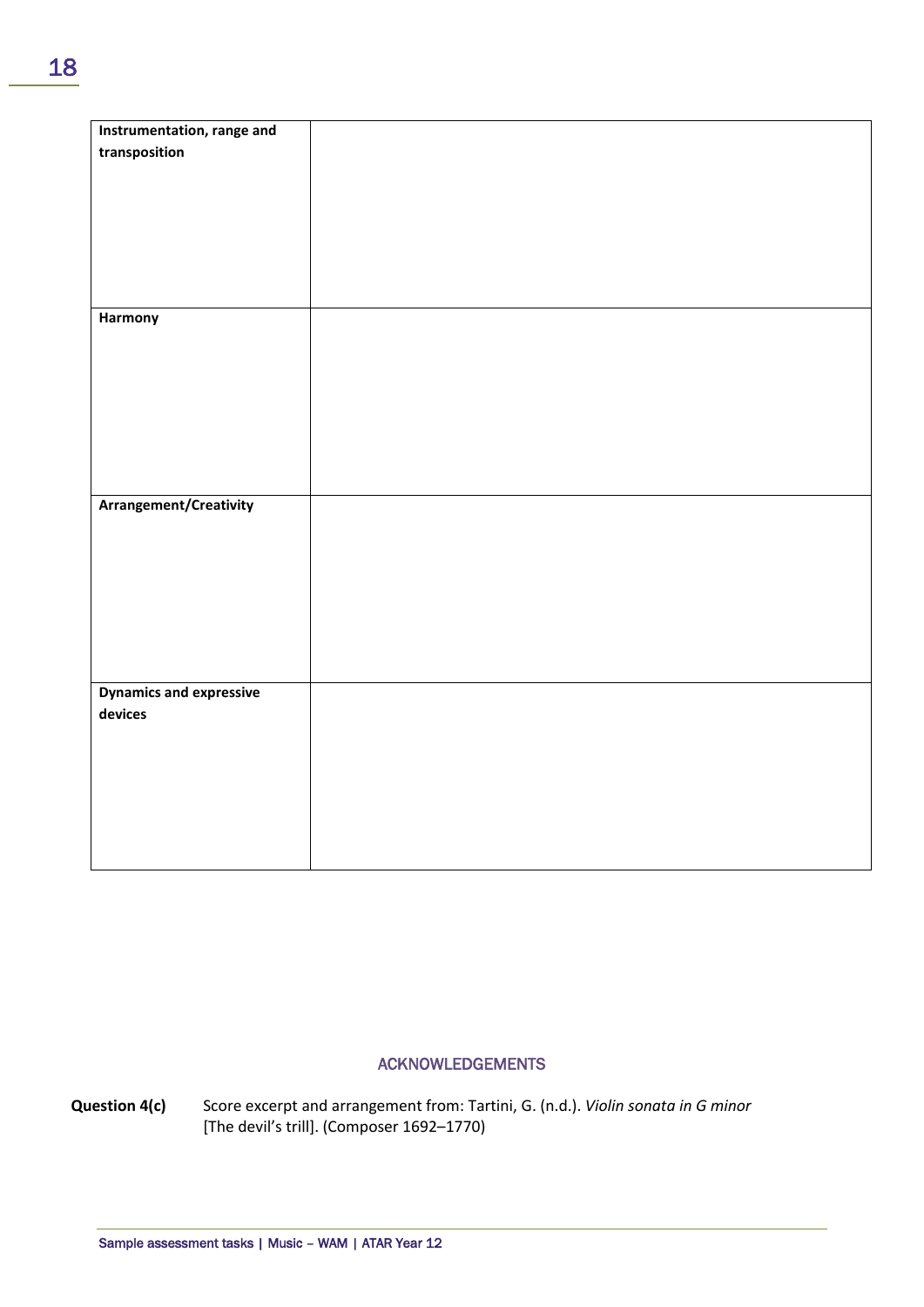## Marking key for sample assessment task 10 – Unit 4

### **Question 1: Score analysis (17 marks)**

Examine the extract and answer the questions below. Write your answers directly on the score or on the lines provided.

[For copyright reasons, the score extract for this question cannot be provided in this document. The score is the designated work Bach's *Wachet auf, ruft uns die Stimme* (BWV 140), no. 7 (Chorale: 'Gloria sei dir gesungen', bars 17–36)]

1. Provide a harmonic analysis of bars 32–34, including inversions. Write the correct Roman numeral on the lines provided below the stave. (6 marks)

Bar 32: vi, I Bar 33: Ib, I Bar 34: IV, vi

2. Identify a suspension, mark it on the score with a square bracket and an S. Provide an analysis of the chord progression below the chords, circling the suspension and resolution and labelling accordingly. (2 marks)

Bar 23, first chord,  $I^{2-1/9-8}$ , F is the suspension and E is the resolution

3. Identify and label two different examples of an unaccented passing note in two different vocal parts, circling them and marking them as UPN. (2 marks)

*Any two correct examples – several options (1 mark each)*

4. Identify the cadences at the following bars. Provide the cadence name and chord symbols on the lines indicated below the stave.

| (i) Bars 19–20: Interrupted, $V'$ -vi (ii) Bars 35–36: Perfect, V-I |  | (4 marks) |
|---------------------------------------------------------------------|--|-----------|
|---------------------------------------------------------------------|--|-----------|

(*1 mark for each correct cadence name, 1 mark for both correct chords*)

- 5. What scale is created when all the notes in bar 29 are combined? C melodic minor (1 mark)
- 6. Name the two bracketed intervals (X) and (Y) in the bass part (2 marks)
	- (X): Diminished  $5<sup>th</sup>/tritone$ , (Eb-Aq, bars 28–29)
	- (Y): minor  $7^{th}$ , (Bb-C, bars 31–32)

### **Question 2: Transposition (7 marks)**

(i) The following passage has been transposed for alto saxophone to sound at the same pitch. Select the correct transposed option (from three possible options) by placing a tick in the appropriate box. (1 mark)



| <b>Description</b>                       | Mark |
|------------------------------------------|------|
| The correct answer is excerpt number (2) |      |
| <b>Total</b>                             |      |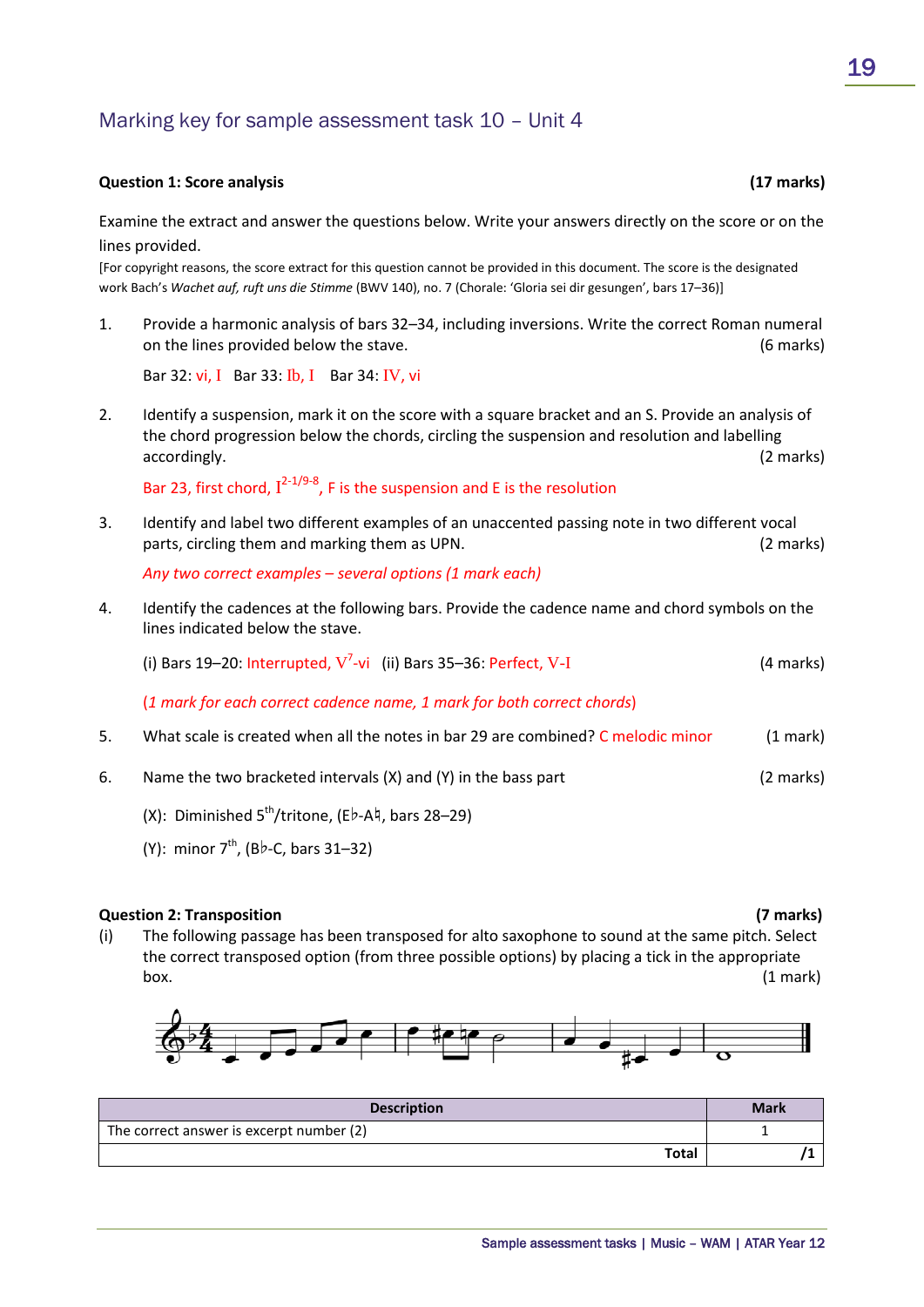(ii) A trumpet player needs to perform the following excerpt with an ensemble. The only score available is the conductor's score, with all parts written at concert pitch. Transpose the following excerpt (including the key signature) so that the trumpet can play with the ensemble and sound at concert pitch. (6 marks)



| <b>Description</b>                                               |  |
|------------------------------------------------------------------|--|
| Accurate transposition of excerpt up a major 2nd                 |  |
| 5-6 correct notes that do not include accidentals (as indicated) |  |
| 3–4 correct notes that do not include accidentals (as indicated) |  |
| 1–2 correct notes that do not include accidentals (as indicated) |  |
| 0 correct notes that do not include accidentals (as indicated)   |  |
| 3 correct notes with accidentals (as indicated)                  |  |
| 2 correct notes with accidentals (as indicated)                  |  |
| 1 correct note with accidentals (as indicated)                   |  |
| 0 correct notes with accidentals (as indicated)                  |  |
| (Deduct 1 mark for incorrect key signature)                      |  |
|                                                                  |  |

### **Question 3: Melody writing (11 marks)**

| <b>Description</b>                                                                                                          | <b>Marks</b> |
|-----------------------------------------------------------------------------------------------------------------------------|--------------|
| Motivic and stylistic continuity                                                                                            |              |
| Consistently and effectively maintains stylistic and motivic continuity                                                     |              |
| Demonstrates inconsistent stylistic and motivic continuity                                                                  |              |
| Demonstrates minimal evidence of melodic or stylistic continuity                                                            | $\mathbf{0}$ |
| <b>Subtotal</b>                                                                                                             | /2           |
| <b>Melodic contour and climax</b>                                                                                           |              |
| Develops, establishes and maintains effective melodic contour and creates a well-structured<br>and clear climax             | Δ            |
| Develops and maintains a mostly suitable melodic contour and includes a climax                                              | 3            |
| Demonstrates inconsistent melodic contour with some evidence of a climax, which is<br>unsupported and generally ineffective | 2            |
| Demonstrates limited melodic contour which is mostly ineffective, with minimal or no<br>evidence of a climax                | 1            |
| Demonstrates ineffective melodic contour with no evidence of a climax                                                       | O            |
| <b>Subtotal</b>                                                                                                             | 74           |
| <b>Melodic sequence</b>                                                                                                     |              |
| Incorporates an effective sequence in the melody                                                                            | 2            |
| Incorporates an ineffective sequence in the melody                                                                          |              |
| Incorporates an incorrect sequence or does not incorporate a sequence in the melody                                         | O)           |
| <b>Subtotal</b>                                                                                                             | /2           |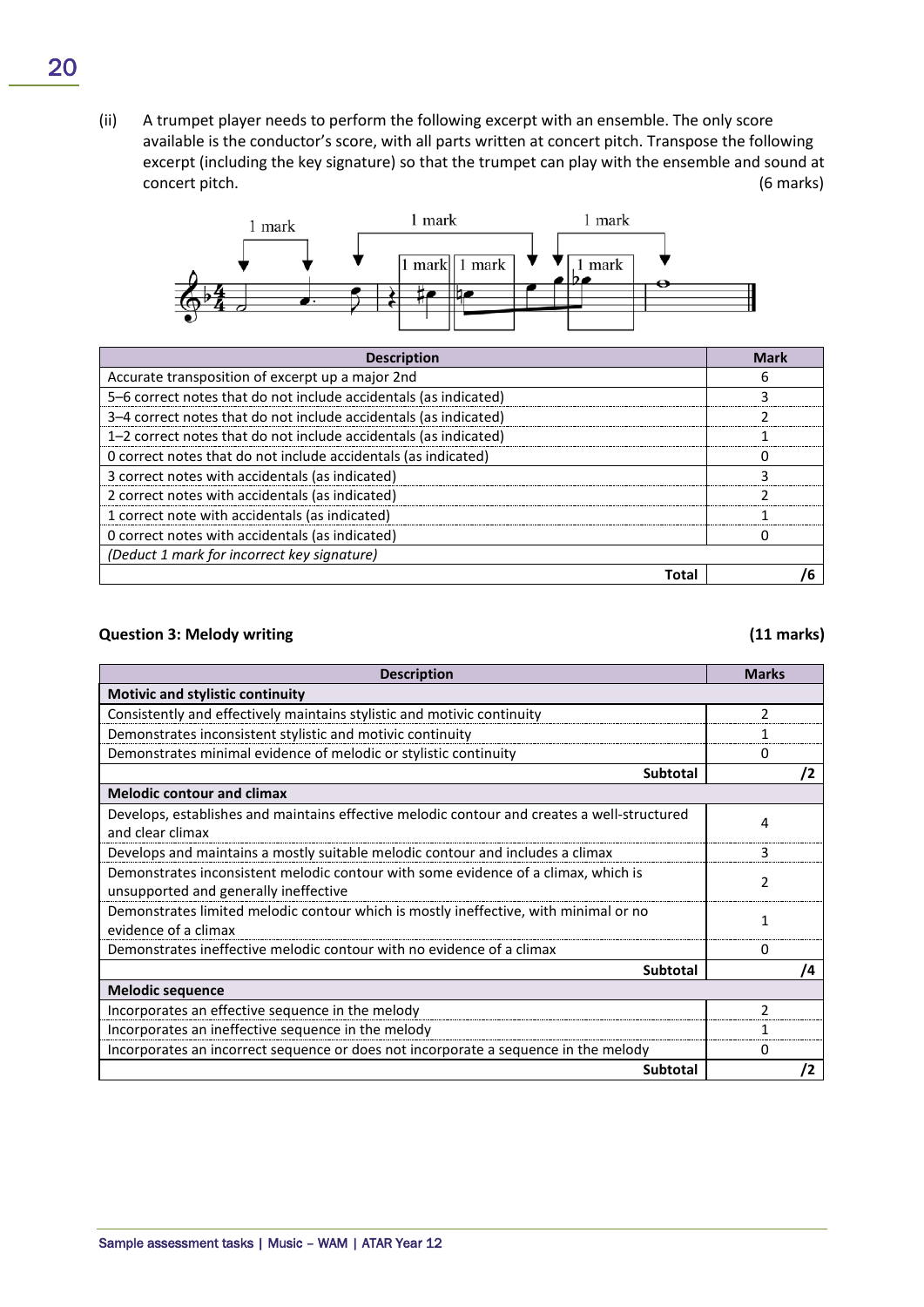| <b>Description</b>                                                                                                                                   | Marl |
|------------------------------------------------------------------------------------------------------------------------------------------------------|------|
| Tempo, dynamics and articulation                                                                                                                     |      |
| Demonstrates effective use of tempo, dynamics and articulation                                                                                       |      |
| Demonstrates inconsistent and sometimes ineffective use of tempo, dynamics and<br>articulation throughout the composition                            |      |
| Demonstrates little use of tempo, dynamics and articulation or incorporates some elements<br>while omitting or not consistently incorporating others |      |
| Does not incorporate tempo, dynamics and/or articulation                                                                                             |      |
| Subtotal                                                                                                                                             |      |
| <b>Final total</b>                                                                                                                                   |      |

### **Question 4: Arranging and orchestration (25 marks)**

### (a) Clefs and lowest notes (7 marks) 13  $\overline{\bullet}$  $\overline{\sigma}$  $\overline{\bullet}$  $\widetilde{S^{vt}}$  $\overline{\overline{\sigma}}$ Bassoon Viola Clarinet in B♭ Double Bass Trombone

| <b>Description</b>           | Mark |
|------------------------------|------|
| <b>Notes</b>                 |      |
| 1 mark for each correct note |      |
| <b>Clefs</b>                 |      |
| all clefs correct            |      |
| 3-4 clefs correct            |      |
| 2 or less clefs correct      |      |
| Tota                         |      |

### (b) Signs and symbols (10 marks)

### **Musical Term/Symbol Instrument/s Explanation con sordino** Strings, brass With mute – player to insert/attach mute to create a soft sound Strings Down bow – play with the bow starting at the heel/frog Strings, brass, *Glissando* – a continuous sliding from one pitch to  $\overline{\phantom{a}}$ winds, percussion, another. Can be referred to as a *portamento* for voice voice 柴 Piano Release the sustain pedal *A cappella* **Voice To sing unaccompanied** Strings Natural harmonic – to touch the string lightly at the strings indicated pitch and bow to produce a ghostly sound Winds, brass Flutter-tongue – extremely rapid tongued articulation, Flutes on a wind/brass instrument Strings, percussion *Tremolo* – a rapid repetition of the same note, or an alternation between two or more notes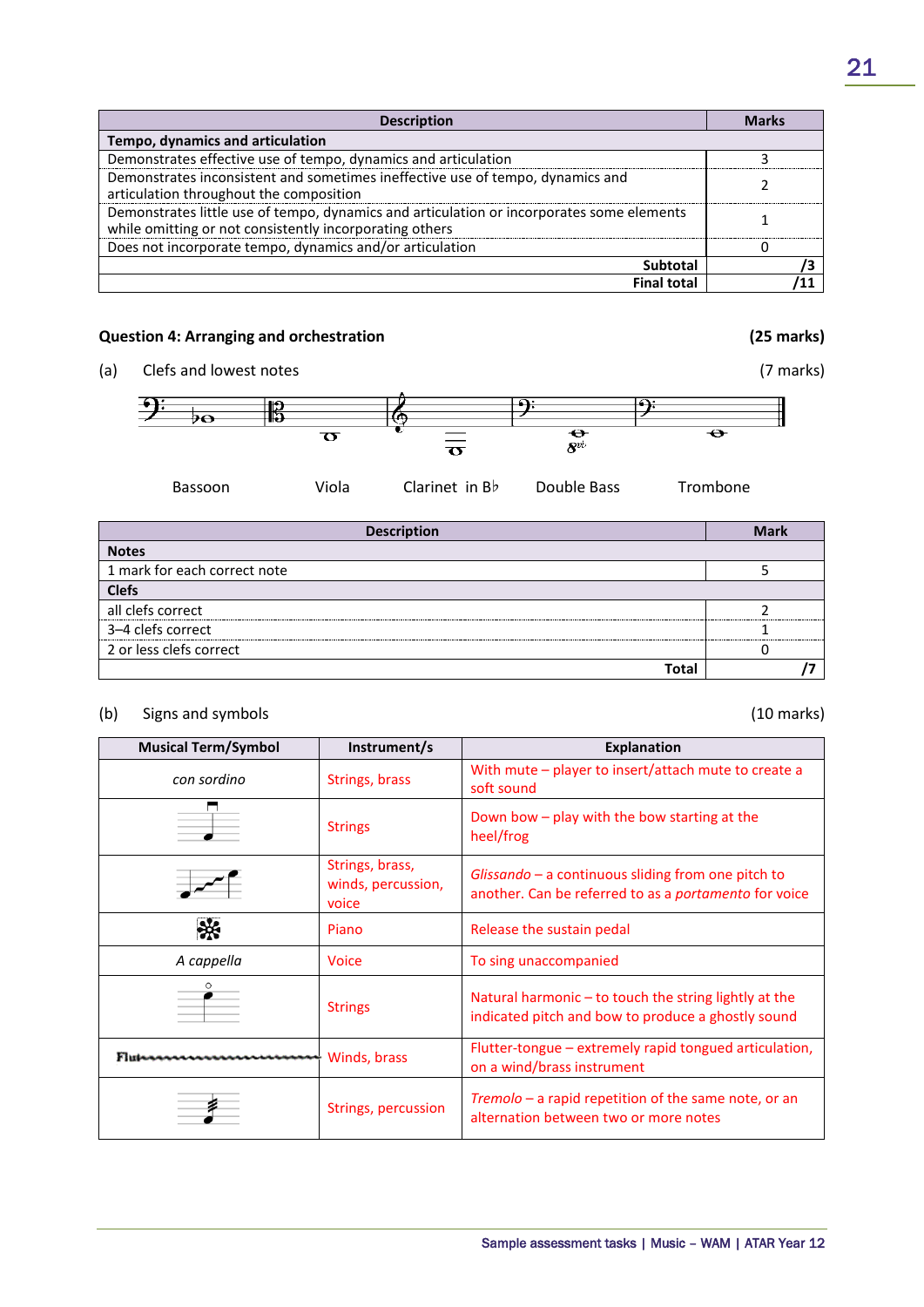| <b>Description</b>                 | Mark |
|------------------------------------|------|
| <b>Definition</b>                  |      |
| 1 mark for each correct definition |      |
| <b>Instruments</b>                 |      |
| all instruments correct            |      |
| 6-7 instruments correct            |      |
| 5 or less instruments correct      |      |
| Tota                               |      |

## (c) Arrangement (8 marks)

| Instrumentation, range        | Unusual combination of instruments<br>٠                                                |
|-------------------------------|----------------------------------------------------------------------------------------|
| and transposition             | Viola out of range bar 3<br>٠                                                          |
|                               | Incorrect key signature and transposition for trumpet bars 1–2 and viola bars<br>٠     |
|                               | $1 - 2$                                                                                |
|                               | Trumpet too high in bar 3, particularly for pp dynamic, doesn't blend and<br>٠         |
|                               | overshadows the melody                                                                 |
| Harmony                       | Polarisation of parts<br>٠                                                             |
|                               | Several chords don't contain a 3rd-first bar<br>٠                                      |
|                               | Several incorrect notes<br>٠                                                           |
| <b>Arrangement/Creativity</b> | Melody awkwardly dispersed between all instruments one bar at a time -<br>٠            |
|                               | affects the overall flow of the melodic line. Lose the harmonic foundation when        |
|                               | the bassoon has the melody in bar 3                                                    |
|                               | Flute too low bars 2-4, trumpet too high bar 3<br>٠                                    |
|                               | Awkward leaps in several parts detract from melodic flow<br>٠                          |
|                               | An ineffective attempt at a counter melodic line in the flute, bar 3, harmonising<br>٠ |
|                               | the melody a 5th apart                                                                 |
| <b>Dynamics and</b>           | Inappropriate/ineffective dynamics e.g. trumpet, pp-f, bars 1-2, flute, mp in<br>٠     |
| expressive devices            | bar 2 decrescendo back to $mp$ in bar 3, $f$ for every time the melody is used with    |
|                               | no appropriate preparation or immediately followed by pp (trumpet)                     |
|                               | Inconsistent articulation $-$ only bar 1 and then nothing<br>٠                         |
|                               | Inappropriate use of bowing indications for viola in bar 1, and then no further<br>٠   |
|                               | bowings                                                                                |

(2 marks per criterion, 1 mark for each correct point)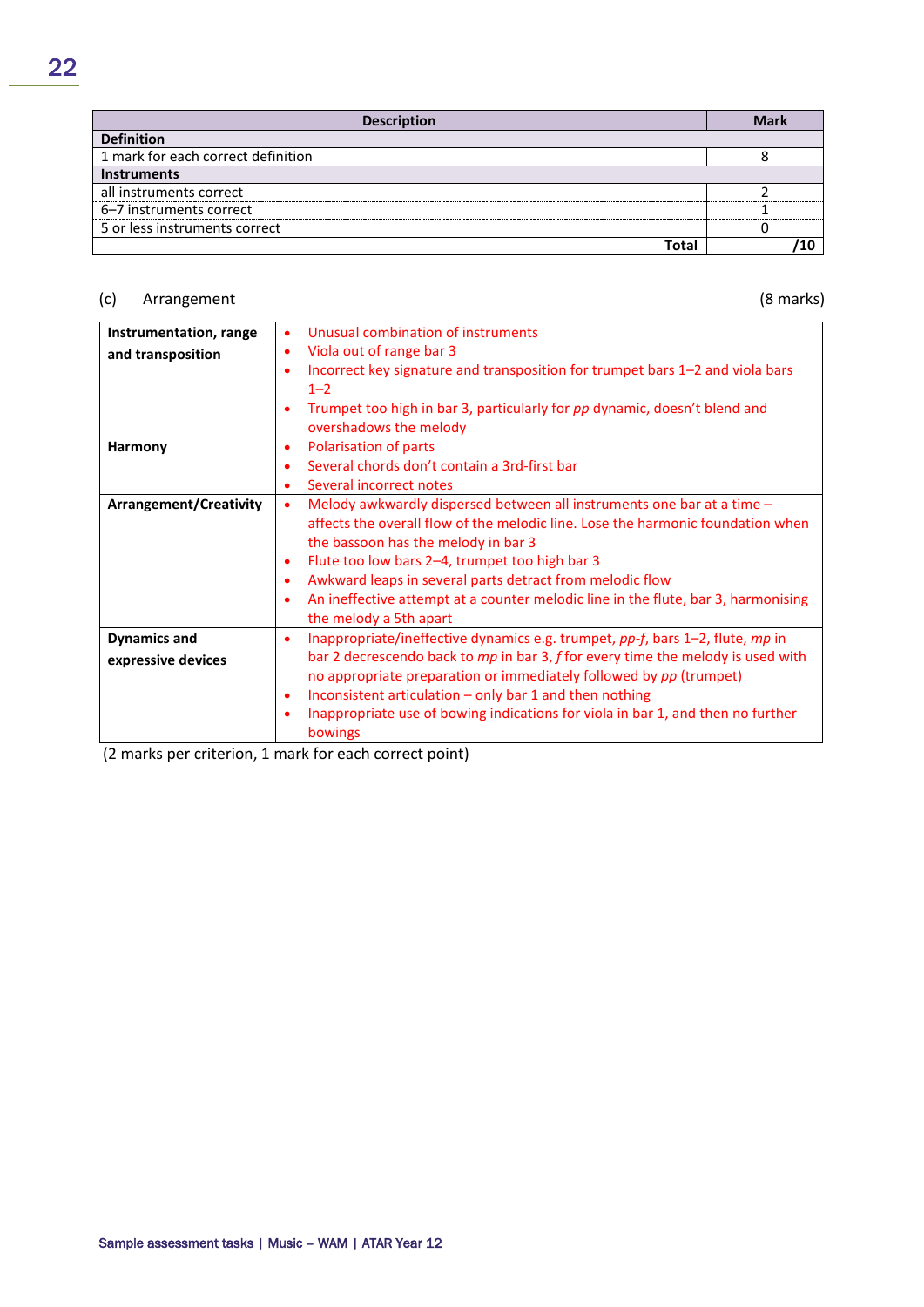### Sample assessment task

Music – WAM – ATAR Year 12

Task 6 – Unit 4

### **Assessment type: Practical: Performance**

Students present a selection of technical work to the class which has been selected in consultation with their instrumental/vocal teacher.

\_\_\_\_\_\_\_\_\_\_\_\_\_\_\_\_\_\_\_\_\_\_\_\_\_\_\_\_\_\_\_\_\_\_\_\_\_\_\_\_\_\_\_\_\_\_\_\_\_\_\_\_\_\_\_\_\_\_\_\_\_\_\_\_\_\_\_\_\_\_\_\_\_\_\_\_\_\_\_\_\_\_\_\_\_\_\_\_\_\_\_\_\_\_\_\_\_\_\_\_\_\_\_\_

### **Conditions**

Formal in-class assessment, Semester 2, Week 5

### **Task weighting**

5% of the school mark for this pair of units

**Name \_\_\_\_\_\_\_\_\_\_\_\_\_\_\_\_\_\_\_\_\_\_\_\_\_\_\_\_\_\_\_\_ (27 marks)**

### **Technical work**

A selection of technical work, consisting of ten items, or a technical study is to be performed (refer to the technical work support material outlined in the *Music Resource package for the practical component*)

Options:

- a variety of 10 scales or technical items must be presented, with at least one of every scale type or item represented
- a technical study or studies
- a combination of scales and study

The final list of technical work/repertoire assessment must be signed by your instrumental/vocal teacher prior to your assessment and submitted on the day of your performance.

You will be marked on accuracy, technique and musicianship, tone quality and control. A copy of the marking key will be provided for you as a checklist when practising.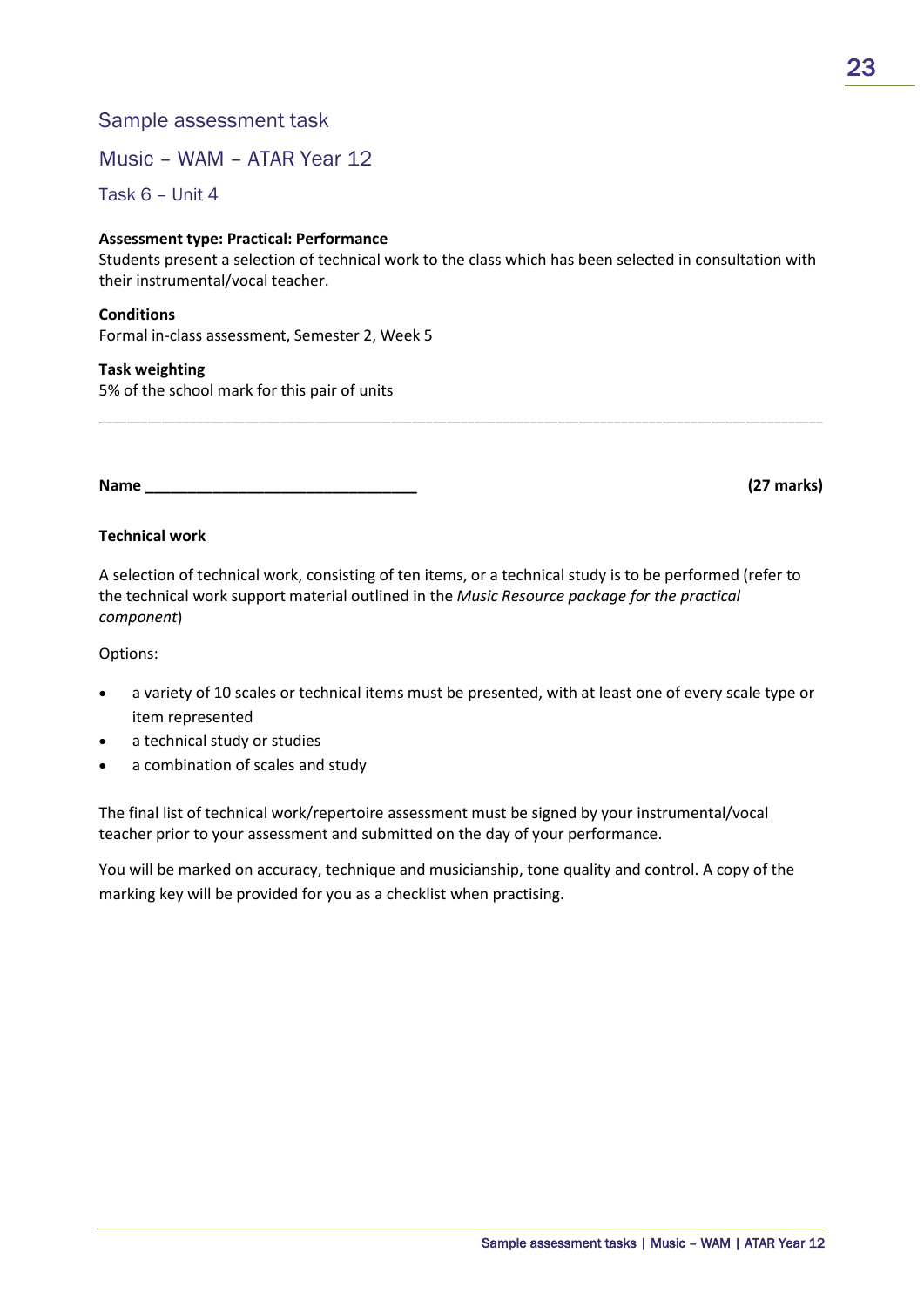## Marking key for sample assessment task 6 – Unit 4

| <b>Technical work assessment</b>                                                                                                    |              |                                                                                                                       |              |  |
|-------------------------------------------------------------------------------------------------------------------------------------|--------------|-----------------------------------------------------------------------------------------------------------------------|--------------|--|
| <b>Accuracy</b>                                                                                                                     | <b>Marks</b> | <b>Technique and Musicianship</b>                                                                                     | <b>Marks</b> |  |
| Performs all scales/technical items with                                                                                            |              | Performs all scales/technical items with confidence,                                                                  |              |  |
| complete accuracy in pitch and intonation.                                                                                          |              | consistently demonstrating excellent control and                                                                      |              |  |
|                                                                                                                                     | 10           | accuracy of rhythm, tempo, phrasing and                                                                               | 10           |  |
|                                                                                                                                     |              | articulation. Applies appropriate dynamics and                                                                        |              |  |
|                                                                                                                                     |              | technique.                                                                                                            |              |  |
| Performs scales/technical items with only very<br>slight and infrequent blemishes or hesitations in                                 |              | Performs scales/technical items confidently,                                                                          |              |  |
| pitch/intonation.                                                                                                                   | $8 - 9$      | maintaining control and accuracy of rhythm, tempo,<br>phrasing and articulation. Applies appropriate                  | $8 - 9$      |  |
|                                                                                                                                     |              | dynamics and technique.                                                                                               |              |  |
| Performs scales/technical items competently,                                                                                        |              | Performs scales/technical items with confidence,                                                                      |              |  |
| and recovers well from occasional blemishes or                                                                                      |              | generally maintaining control and accuracy of                                                                         |              |  |
| hesitations in pitch/intonation.                                                                                                    | $6 - 7$      | rhythm, tempo, phrasing and articulation.                                                                             | $6 - 7$      |  |
|                                                                                                                                     |              | Application of dynamics and technique is reasonably                                                                   |              |  |
|                                                                                                                                     |              | consistent.                                                                                                           |              |  |
| Performs scales/technical items competently,                                                                                        |              | Performs scales/technical items with some                                                                             |              |  |
| however, some blemishes and hesitations in                                                                                          |              | confidence, generally maintaining control and                                                                         |              |  |
| pitch/intonation reduce the overall fluency.                                                                                        | $4 - 5$      | accuracy of rhythm, tempo, phrasing and                                                                               | $4 - 5$      |  |
|                                                                                                                                     |              | articulation. Inconsistently applies dynamics and                                                                     |              |  |
|                                                                                                                                     |              | technique.                                                                                                            |              |  |
| Demonstrates limited competence in performing                                                                                       |              | Performs scales/technical items with limited                                                                          |              |  |
| scales/technical items, with a number of                                                                                            |              | confidence, however is able to demonstrate some                                                                       |              |  |
| blemishes and hesitations in pitch/intonation                                                                                       | $2 - 3$      | control and accuracy of rhythm, tempo, phrasing and                                                                   | $2 - 3$      |  |
| adversely affecting the fluency of presentation.                                                                                    |              | articulation. Application of dynamics and technique                                                                   |              |  |
|                                                                                                                                     |              | is limited.                                                                                                           |              |  |
| Demonstrates minimal competence in                                                                                                  |              | Demonstrates minimal confidence in performing                                                                         |              |  |
| performing scales/technical items, with                                                                                             |              | scales/technical items, reflecting limited or no                                                                      |              |  |
| significant blemishes and hesitations in                                                                                            | $\mathbf{1}$ | application, resulting in very little or no control of                                                                | 1            |  |
| pitch/intonation greatly affecting the fluency of                                                                                   |              | rhythm, tempo, phrasing and articulation.                                                                             |              |  |
| presentation.                                                                                                                       |              | Application of dynamics and technique is seldom                                                                       |              |  |
|                                                                                                                                     |              | evident.                                                                                                              |              |  |
| Tonal quality and control<br>Consistently performs with excellent tonal quality and control across all registers and dynamic ranges |              |                                                                                                                       | 4            |  |
| Performs with proficient tonal quality and control with only slight and infrequent lapses                                           |              |                                                                                                                       | 3            |  |
| Performs with inconsistent tonal quality and control, but recovers well from minor lapses                                           |              |                                                                                                                       | 2            |  |
| Performs with significant and frequent lapses in tonal quality and control                                                          |              |                                                                                                                       | 1            |  |
| Correct number and range of scales                                                                                                  |              |                                                                                                                       |              |  |
|                                                                                                                                     |              | Plays the correct number of scales/technical items, and includes a range of different scale types/technical items and |              |  |
| articulations/bowings                                                                                                               |              |                                                                                                                       | 2            |  |
|                                                                                                                                     |              | Plays the correct number of scales/technical items, but does not include a range of different scale types/technical   |              |  |
| items and articulations/bowings                                                                                                     |              |                                                                                                                       | 1            |  |
| Does not play the correct number of scales/technical items and does not include a range of different scale                          |              |                                                                                                                       | 0            |  |
| types/technical items and articulations/bowings                                                                                     |              |                                                                                                                       |              |  |
| List signed and approved by instrumental/vocal teacher                                                                              |              |                                                                                                                       |              |  |
| Provides a signed list of technical work approved by the instrumental/vocal teacher                                                 |              |                                                                                                                       | 1            |  |
|                                                                                                                                     |              | <b>Total mark</b>                                                                                                     | /27          |  |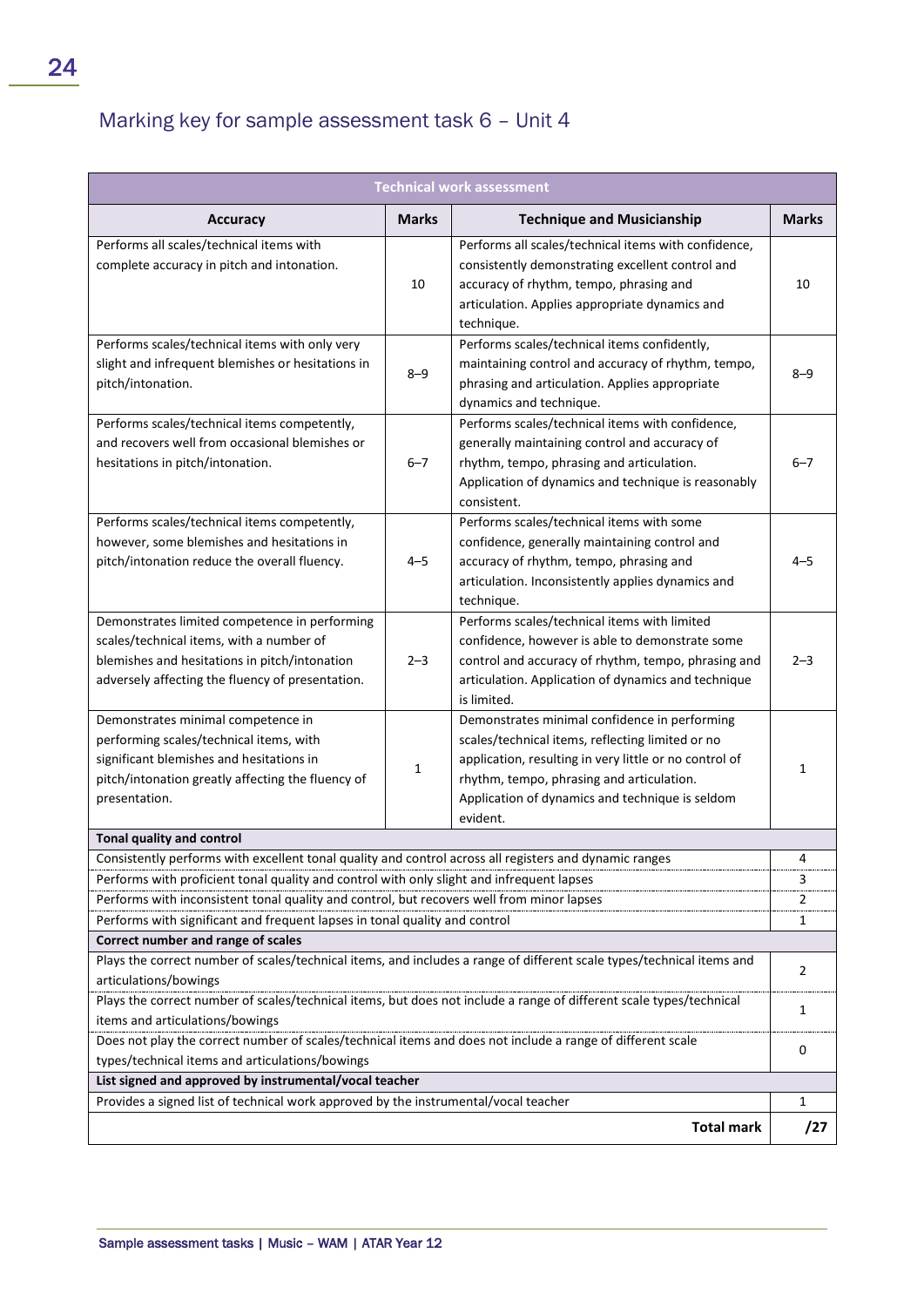### Sample assessment task

Music – WAM – ATAR Year 12

Task 6 – Unit 3

### **Assessment type:** Cultural and historical analysis

This task requires written responses to a selection of short-answer questions based on general characteristics of the concerto in the Baroque period, focusing on the designated work and representative works of the same genre. In addition, there will be two visual analysis questions based on the designated work, and an aural analysis based on an unfamiliar work in the same genre.

### **Conditions**

Time for the task: 75 minutes Formal in-class assessment, Week 13

### **Task weighting**

6% of the school mark for this pair of units

**Name:\_\_\_\_\_\_\_\_\_\_\_\_\_\_\_\_\_\_\_\_\_\_\_\_\_\_\_\_\_\_\_\_\_\_\_\_\_\_\_\_\_\_\_\_\_\_ (85 marks)**

### **The Baroque concerto**

You will be required to complete this assessment task using the question and answer paper provided. The aural examples will be played as extracts from a CD and the score extracts for the visual analysis tasks can be found in the score booklet.

\_\_\_\_\_\_\_\_\_\_\_\_\_\_\_\_\_\_\_\_\_\_\_\_\_\_\_\_\_\_\_\_\_\_\_\_\_\_\_\_\_\_\_\_\_\_\_\_\_\_\_\_\_\_\_\_\_\_\_\_\_\_\_\_\_\_\_\_\_\_\_\_\_\_\_\_\_\_\_\_\_\_\_\_\_\_\_\_\_\_\_\_\_\_\_\_\_\_\_\_\_\_\_\_

The paper will cover:

- general questions about the characteristics of the Baroque period, covering social, historical and political features and their influence on musical developments of the time
- the development of the concerto and the two different types of concerto (solo and grosso)
- aural and visual analysis of an unfamiliar work similar to the work or genre studied
- analysis questions based on extracts taken from the designated work
- questions about Bach's compositional style and cultural, historical and social characteristics that influenced his writing.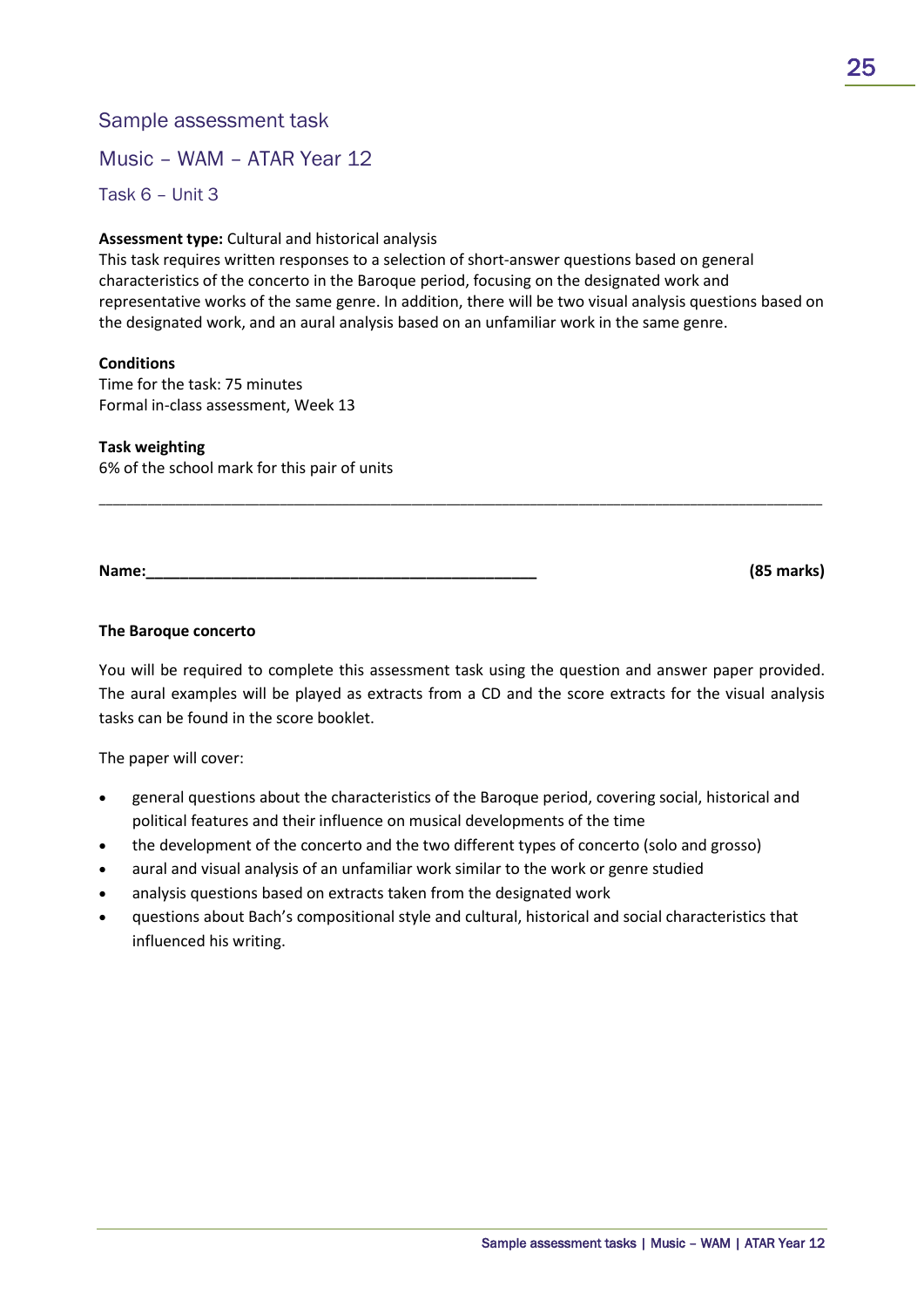### **Cultural and historical perspectives (31 marks)**

1. Complete the table below, describing two general features of the Baroque period and their correlating influence on the music of the time. (4 marks)

| <b>Baroque features</b> | <b>Characteristics</b> | <b>Baroque music</b> |
|-------------------------|------------------------|----------------------|
| Architecture            |                        |                      |
| Church                  |                        |                      |

2. Briefly outline specific characteristic of Baroque music according to the following headings:

| (4 marks) |
|-----------|
|           |
|           |
|           |
|           |
|           |

3. Name and explain the role of the bass line most commonly heard in Baroque music and state which instruments normally play this line.

| (i)  | Name:                                    | (1 mark)  |
|------|------------------------------------------|-----------|
| (ii) | Instruments involved:                    | (2 marks) |
|      | (iii) Role or function of the bass line: | (2 marks) |

\_\_\_\_\_\_\_\_\_\_\_\_\_\_\_\_\_\_\_\_\_\_\_\_\_\_\_\_\_\_\_\_\_\_\_\_\_\_\_\_\_\_\_\_\_\_\_\_\_\_\_\_\_\_\_\_\_\_\_\_\_\_\_\_\_\_\_\_\_\_\_\_\_\_\_\_\_\_\_\_\_\_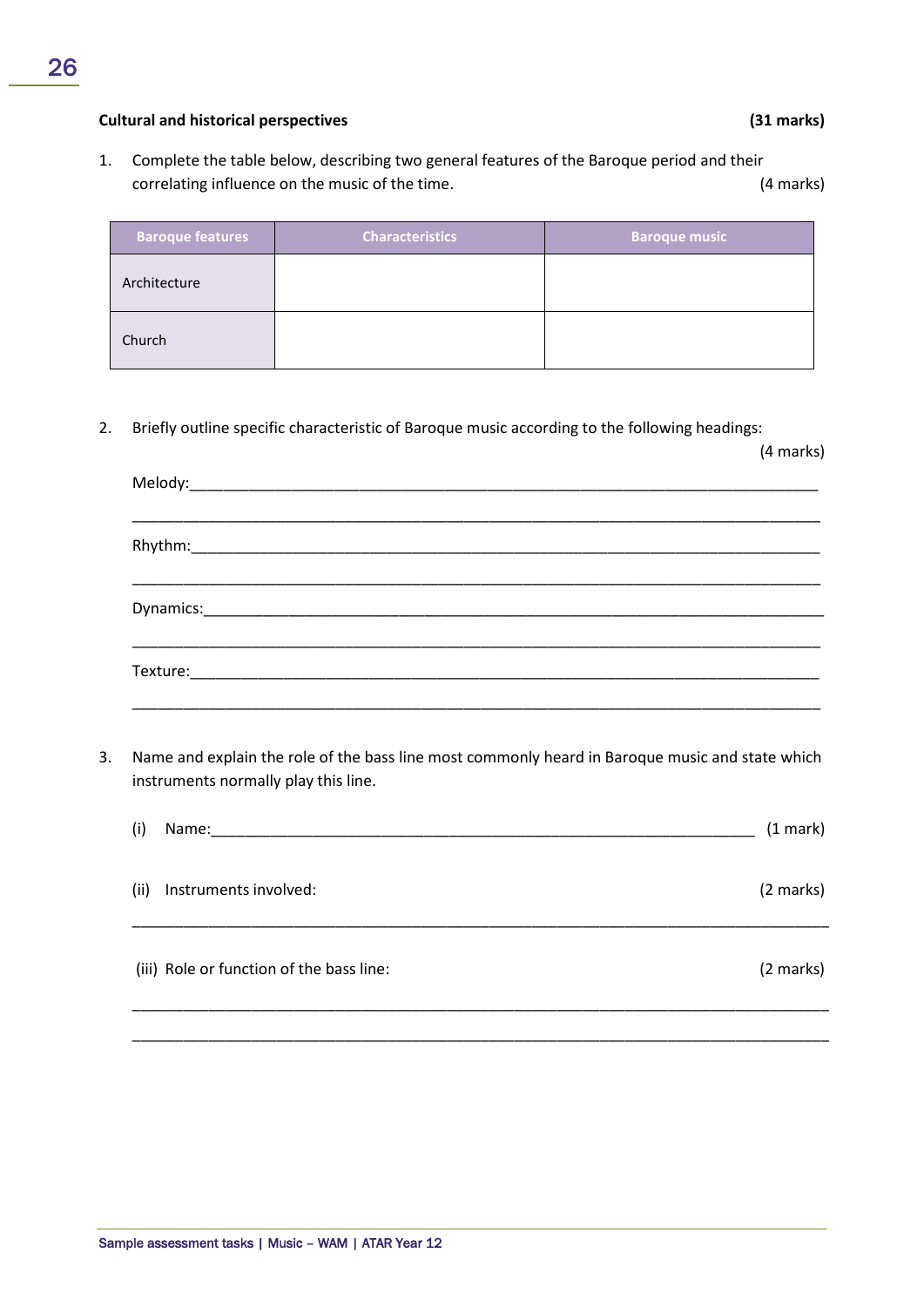| Provide a realisation for the following Figured bass numbers according to the example given. |   |                                                                                                                                                                                     | (2 marks)          |
|----------------------------------------------------------------------------------------------|---|-------------------------------------------------------------------------------------------------------------------------------------------------------------------------------------|--------------------|
|                                                                                              |   |                                                                                                                                                                                     |                    |
|                                                                                              | 6 | sixth and third above the bass note, resulting in a first inversion chord                                                                                                           |                    |
|                                                                                              | 3 |                                                                                                                                                                                     |                    |
|                                                                                              | 6 |                                                                                                                                                                                     |                    |
|                                                                                              | 4 |                                                                                                                                                                                     |                    |
|                                                                                              | 7 |                                                                                                                                                                                     |                    |
|                                                                                              | 5 |                                                                                                                                                                                     |                    |
|                                                                                              | # |                                                                                                                                                                                     |                    |
|                                                                                              |   | Provide the names given to the following instrumental groups in the concerto grosso:                                                                                                | (2 marks)          |
| (i)                                                                                          |   |                                                                                                                                                                                     |                    |
| (ii)                                                                                         |   |                                                                                                                                                                                     |                    |
|                                                                                              |   |                                                                                                                                                                                     |                    |
|                                                                                              |   | Name and describe the form usually found in the first movement of a concerto grosso.                                                                                                | (2 marks)          |
|                                                                                              |   |                                                                                                                                                                                     |                    |
|                                                                                              |   |                                                                                                                                                                                     |                    |
|                                                                                              |   | Bach wrote a set of concertos for the Margrave of Brandenburg, collectively known as the<br>Brandenburg Concertos. The following questions all relate to the Brandenburg Concertos. |                    |
| (a)                                                                                          |   |                                                                                                                                                                                     |                    |
|                                                                                              |   | How many concertos were included in the Brandenburg collection ?________________                                                                                                    | $(1 \text{ mark})$ |
| (b)                                                                                          |   | Which of these unusually featured the harpsichord as a soloist and was pivotal in its<br>contribution to the development of the keyboard concerto?                                  | (1 mark)           |
| (c)                                                                                          |   | Which one of the concerti did not have any violins playing in the orchestra?                                                                                                        | (1 mark)           |
| (d)                                                                                          |   | Which one of the concerti featured two recorders and a violin as the concertino?                                                                                                    | (1 mark)           |

\_\_\_\_\_\_\_\_\_\_\_\_\_\_\_\_\_\_\_\_\_\_\_\_\_\_\_\_\_\_\_\_\_\_\_\_\_\_\_\_\_\_\_\_\_\_\_\_\_\_\_\_\_\_\_\_\_\_\_\_\_\_\_\_\_\_\_\_\_\_\_\_\_\_\_\_\_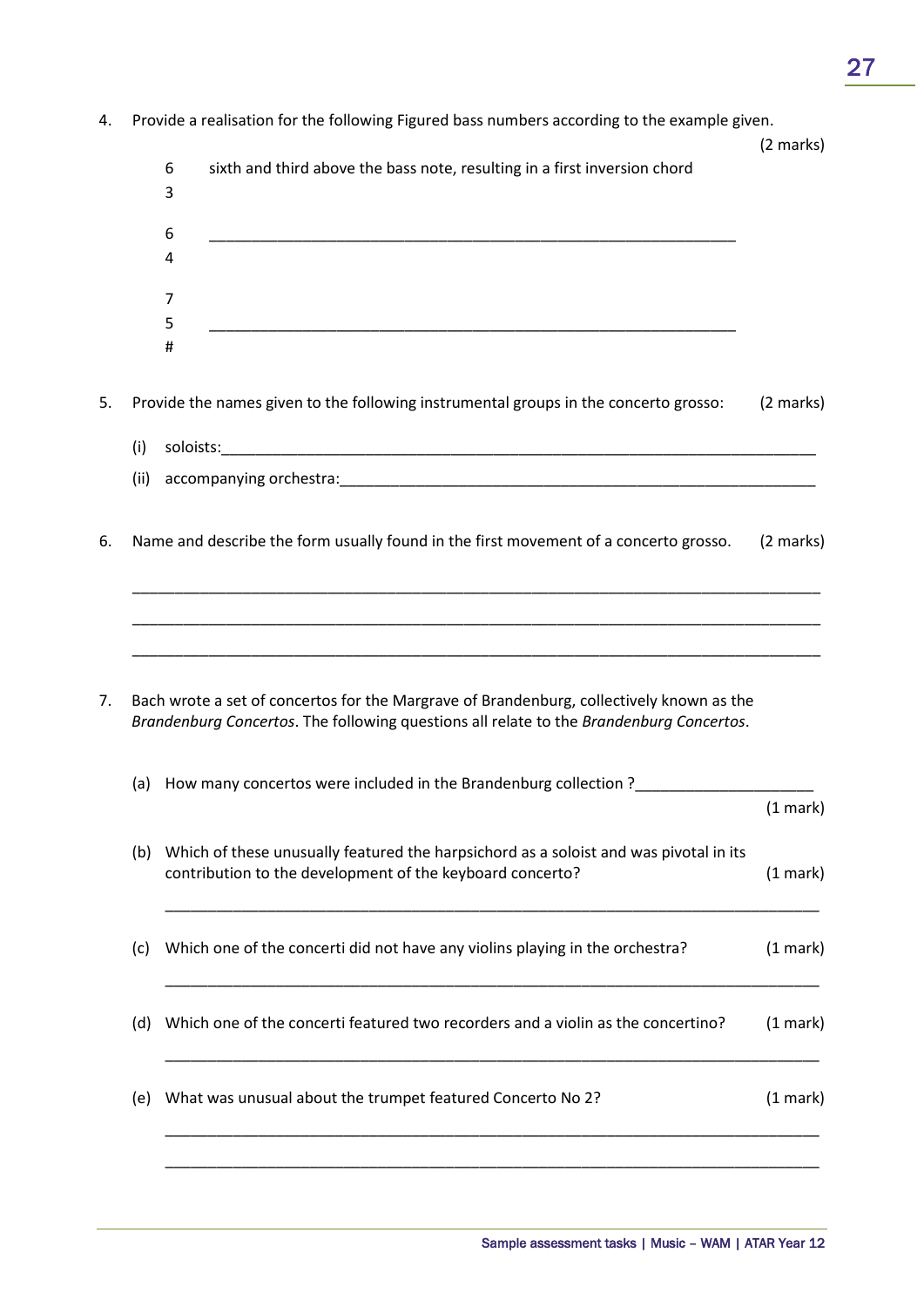- Describe three main differences between the solo concerto and the concerto grosso in the 8. Baroque period. (3 marks)  $(ii)$
- Outline two differences between the concerto grosso of Bach and other Baroque composers. 9.

|      | (2 marks) |
|------|-----------|
| (i)  |           |
| (ii) |           |
|      |           |

10. Name a composer other than Bach, and a representative work for both the solo concerto and concerto grosso from the Baroque period. (2 marks)

|                 | <b>Composer</b> | Title of work |
|-----------------|-----------------|---------------|
| Solo concerto   |                 |               |
| Concerto grosso |                 |               |

| <b>Aural analysis</b> | $(11$ marks)                                                        |           |
|-----------------------|---------------------------------------------------------------------|-----------|
|                       | (a) Which era is this musical excerpt from?                         | (1 mark)  |
|                       |                                                                     |           |
| (b)                   | Describe two features of the music that support your choice of era. | (2 marks) |
|                       | (i)                                                                 |           |
|                       | (i)                                                                 |           |
|                       |                                                                     |           |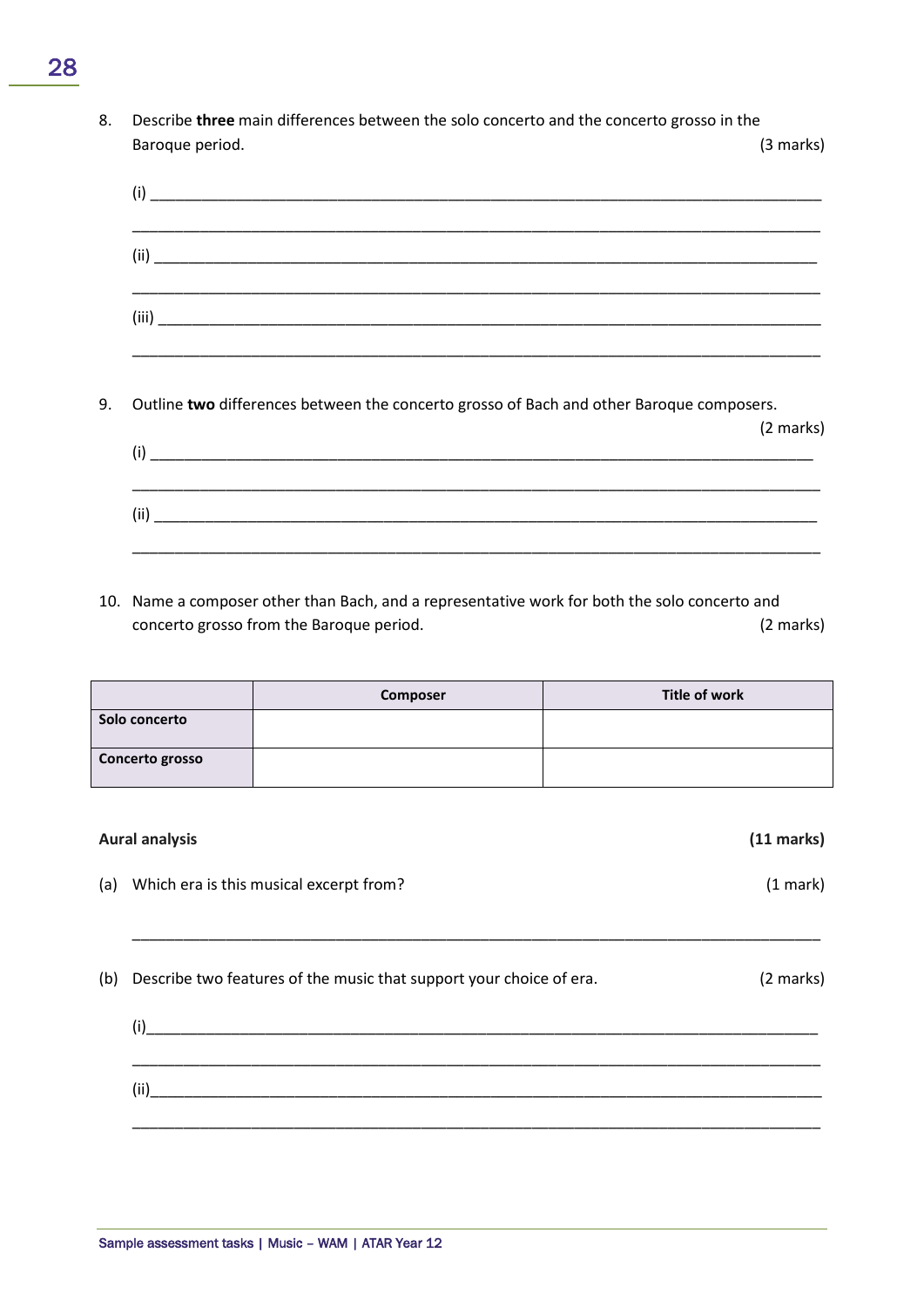### (c) Which instruments make up the concertino? (2 marks)

| (d) | Outline three aspects of this piece that still reflect Baroque compositional characteristics<br>associated with the concerto grosso.                                    | $(3 \text{ marks})$ |
|-----|-------------------------------------------------------------------------------------------------------------------------------------------------------------------------|---------------------|
|     |                                                                                                                                                                         |                     |
|     |                                                                                                                                                                         |                     |
|     |                                                                                                                                                                         |                     |
| (e) | The closing section of this excerpt features which three instruments?                                                                                                   | (2 marks)           |
| (f) | Listening to the rhythmic and melodic characteristics of this section, what Contemporary style of<br>dance music is interestingly being evoked in this closing section? | (1 mark)            |
|     |                                                                                                                                                                         |                     |

\_\_\_\_\_\_\_\_\_\_\_\_\_\_\_\_\_\_\_\_\_\_\_\_\_\_\_\_\_\_\_\_\_\_\_\_\_\_\_\_\_\_\_\_\_\_\_\_\_\_\_\_\_\_\_\_\_\_\_\_\_\_\_\_\_\_\_\_\_\_\_\_\_\_\_\_\_\_\_\_\_\_

\_\_\_\_\_\_\_\_\_\_\_\_\_\_\_\_\_\_\_\_\_\_\_\_\_\_\_\_\_\_\_\_\_\_\_\_\_\_\_\_\_\_\_\_\_\_\_\_\_\_\_\_\_\_\_\_\_\_\_\_\_\_\_\_\_\_\_\_\_\_\_\_\_\_\_\_\_\_\_\_\_\_

Examine the extracts taken from your designated work and answer the following questions:

| <b>Extract One</b>                                            | $(29$ marks) |
|---------------------------------------------------------------|--------------|
| (a) Which section of the work is represented in this extract? | $(1$ mark)   |

\_\_\_\_\_\_\_\_\_\_\_\_\_\_\_\_\_\_\_\_\_\_\_\_\_\_\_\_\_\_\_\_\_\_\_\_\_\_\_\_\_\_\_\_\_\_\_\_\_\_\_\_\_\_\_\_\_\_\_\_\_\_\_\_\_\_\_\_\_\_\_\_\_\_\_\_\_\_\_\_\_

(b) Complete the following table, providing the letter names to indicate which section of the ritornello form is represented in this extract, noting bar numbers and instruments involved. (12 marks)

| <b>Motif</b> | <b>Bar numbers</b> | Instrument/s |
|--------------|--------------------|--------------|
|              |                    |              |
|              |                    |              |
|              |                    |              |
|              |                    |              |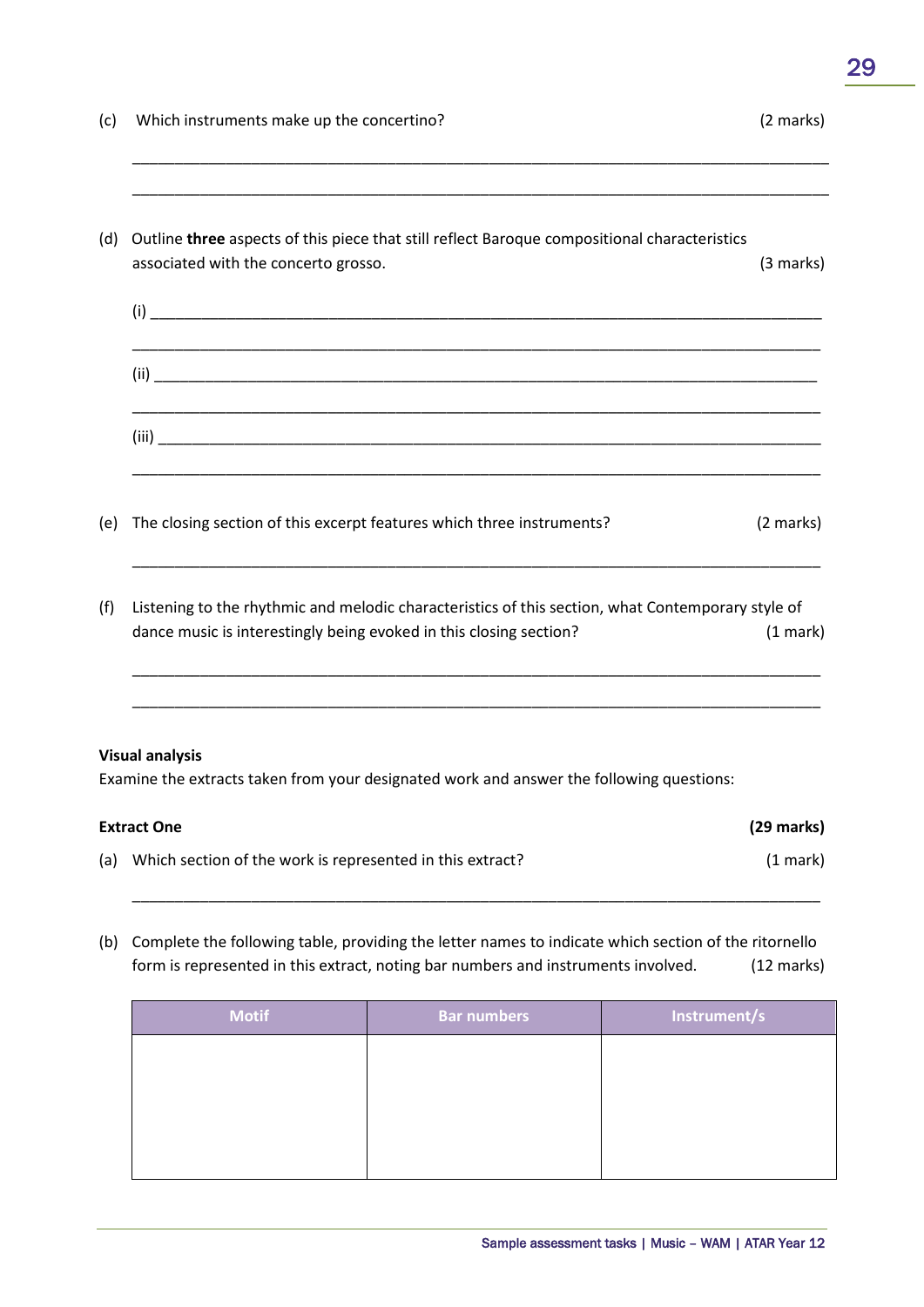| (c) | Identify which motif the trumpet and oboe part between bars 3 and 6 is based on, and describe |            |
|-----|-----------------------------------------------------------------------------------------------|------------|
|     | how is it related.                                                                            | (2 marks)  |
| (d) | What is the key of this section?<br>(i)                                                       | $(1$ mark) |
|     | What is its relationship to the opening key of this movement?<br>(ii)                         | $(1$ mark) |
| (e) | Name and describe the harmonic progression evident between bars 3 and 7?                      | (2 marks)  |
|     |                                                                                               |            |

(f) Find an example of the following compositional devices, providing bar numbers and instruments involved: (10 marks)

| <b>Compositional device</b> | <b>Bar numbers</b> | Instrument/s |
|-----------------------------|--------------------|--------------|
| Sequence                    |                    |              |
| Imitation                   |                    |              |
| Sequential imitation        |                    |              |
| Inverted pedal point        |                    |              |
| Ostinato                    |                    |              |

### **Extract Two (14 marks)**

(a) Which group of instruments normally plays this movement in a concerto grosso and why? (2 marks)

\_\_\_\_\_\_\_\_\_\_\_\_\_\_\_\_\_\_\_\_\_\_\_\_\_\_\_\_\_\_\_\_\_\_\_\_\_\_\_\_\_\_\_\_\_\_\_\_\_\_\_\_\_\_\_\_\_\_\_\_\_\_\_\_\_\_\_\_\_\_\_\_\_\_\_\_\_\_\_\_\_

\_\_\_\_\_\_\_\_\_\_\_\_\_\_\_\_\_\_\_\_\_\_\_\_\_\_\_\_\_\_\_\_\_\_\_\_\_\_\_\_\_\_\_\_\_\_\_\_\_\_\_\_\_\_\_\_\_\_\_\_\_\_\_\_\_\_\_\_\_\_\_\_\_\_\_\_\_\_\_\_\_

\_\_\_\_\_\_\_\_\_\_\_\_\_\_\_\_\_\_\_\_\_\_\_\_\_\_\_\_\_\_\_\_\_\_\_\_\_\_\_\_\_\_\_\_\_\_\_\_\_\_\_\_\_\_\_\_\_\_\_\_\_\_\_\_\_\_\_\_\_\_\_\_\_\_\_\_\_\_\_\_\_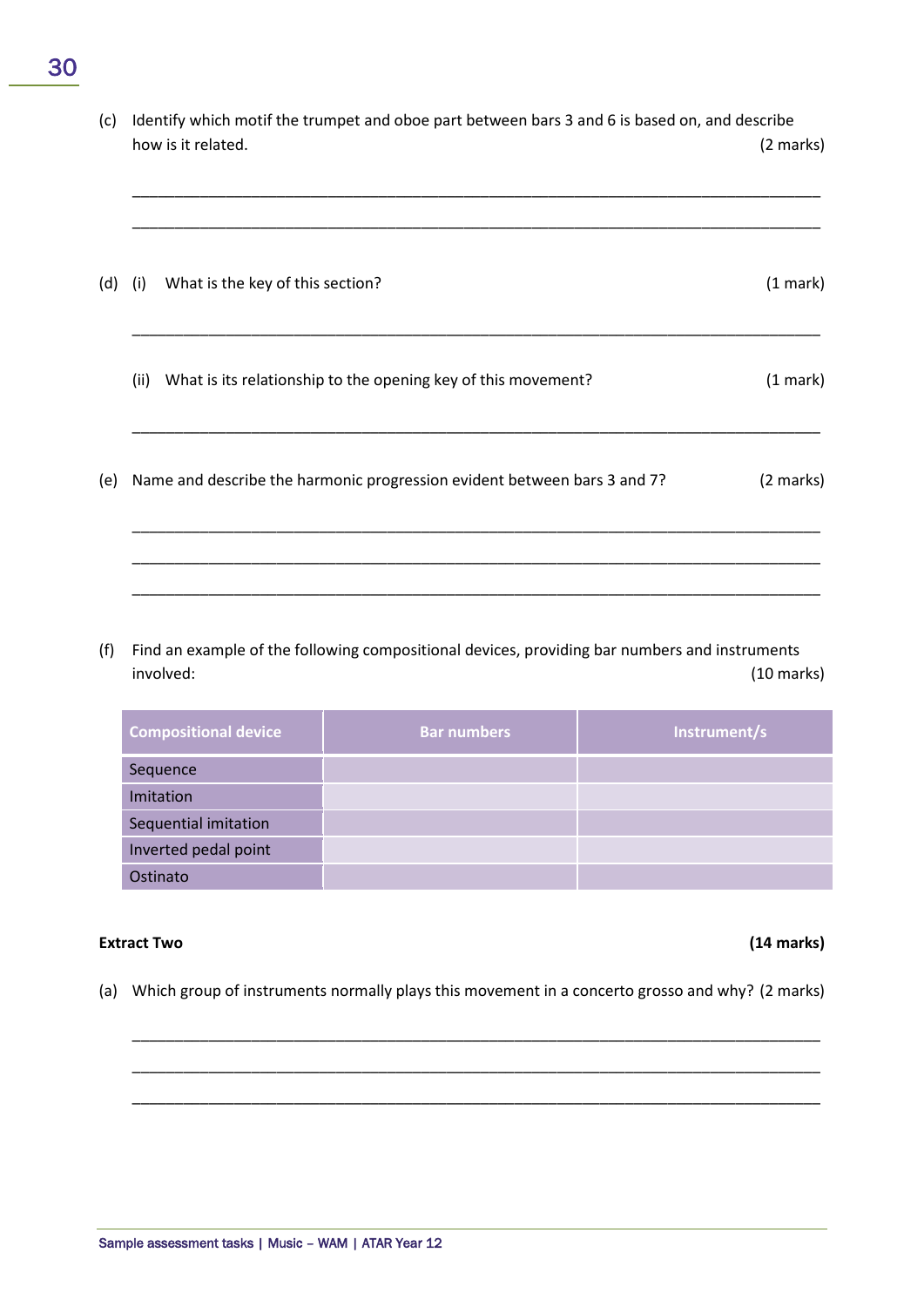| (b) | How does this differ in the designated work and what is the reason for the difference?                    | (2 marks)           |
|-----|-----------------------------------------------------------------------------------------------------------|---------------------|
| (c) | (i)                                                                                                       | (1 mark)            |
|     | What is its relationship to the key of the first movement? _____________________<br>(ii)                  | (1 mark)            |
| (d) | Find an example of a cycle of fifths in this extract, noting bar numbers and tonal centres involved.      | $(2 \text{ marks})$ |
| (e) | Find an example of sequential imitation in this excerpt, noting bar numbers and instruments<br>involved.  | (2 marks)           |
| (f) | Name and describe how the small note (G) in the top line at bar 63 of this extract would be<br>performed. | (2 marks)           |
|     |                                                                                                           |                     |
| (g) | What is the term used to describe the final chord in this extract?                                        | (1 mark)            |
| (h) | What term describes the type of bass line featured in this extract?                                       | (1 mark)            |
|     |                                                                                                           |                     |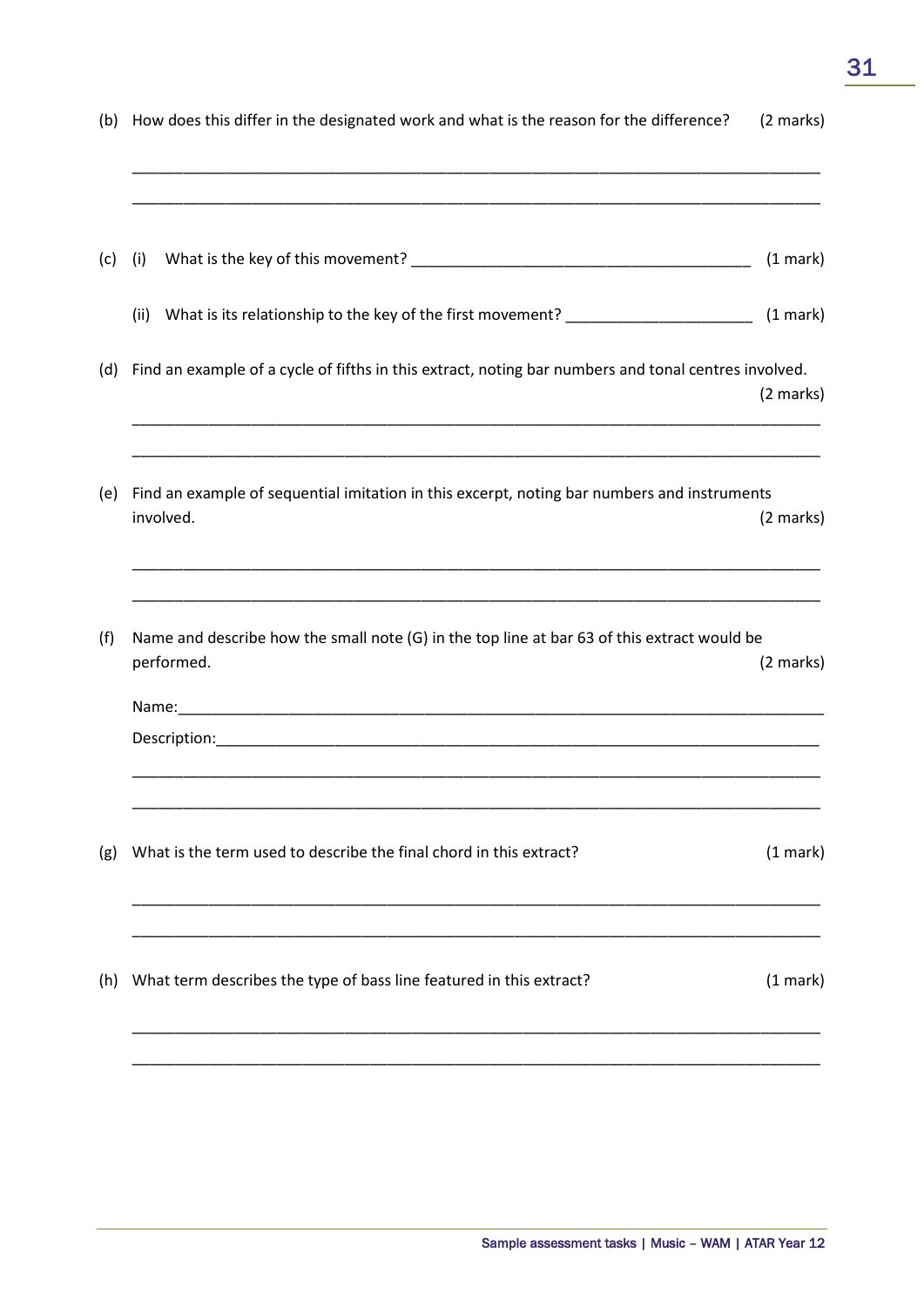## Marking key for sample assessment task 6 – Unit 3

### **Cultural and historical perspectives (31 marks)**

1. Complete the table below, describing two general features of the Baroque period and their correlating influence on the music of the time. (4 marks)

| <b>Baroque</b><br>features | <b>Characteristics</b>                                                                                                                                                                                                                                                                                                                                                                                    | <b>Baroque music</b>                                                                                                                                                                                                                                                                                                                                                                                                                                                                                                                                                                                                                                                                                                                                     |
|----------------------------|-----------------------------------------------------------------------------------------------------------------------------------------------------------------------------------------------------------------------------------------------------------------------------------------------------------------------------------------------------------------------------------------------------------|----------------------------------------------------------------------------------------------------------------------------------------------------------------------------------------------------------------------------------------------------------------------------------------------------------------------------------------------------------------------------------------------------------------------------------------------------------------------------------------------------------------------------------------------------------------------------------------------------------------------------------------------------------------------------------------------------------------------------------------------------------|
| Architecture               | Discovery of perspective allowed for<br>$\bullet$<br>new developments in building and<br>designing for theatrical effects.<br>Symmetry important and prevalent in<br>construction of buildings and gardens<br>• Very decorative, ornate interior<br>design, especially churches with<br>painted ceilings, gold leaf and<br>elaborate carvings<br>• Use of domes, free and curvilinear<br>walls and towers | • Foundational basso continuo and florid,<br>ornamented lines of the upper parts and rich<br>polyphonic texture, could be compared to firm<br>foundations, massive structures, supporting<br>decorative, ornamental artwork as depicted on the<br>ceilings and furniture<br>Need for balance, symmetry and perspective<br>correlates with the development and<br>consolidation of forms and structures, such as<br>concerto and fugue, and unity of mood, balance<br>and contrast. It also correlates with the<br>organisation of tonality and harmony from the<br>modes of the Renaissance, accompanied by the<br>first books of harmony and instruction manuals,<br>informing people how to understand, interpret<br>and perform the music of the time |
| Church                     | • Reformation allowed the Church to be<br>accessible to all, regardless of social<br>status, wealth or background. Bible<br>translated into native tongue and<br>music composed to allow for<br>congregational participation<br>Church also played an important<br>$\bullet$<br>political role in several countries and<br>dominant force in society<br>Focus of much of the artwork of the<br>time       | Music written for use in the Church prevalent in<br>this period and the means by which several<br>composers survived, e.g. Bach<br>Several musical forms developed and refined for<br>use in the Church or to celebrate religious festivals<br>or occasions such as cantata, oratorio, sonata da<br>chiesa, mass, prelude/toccata and fugue and other<br>solo works for organ                                                                                                                                                                                                                                                                                                                                                                            |

(1 mark for each point, one at least required in each box)

2. Briefly outline specific characteristic of Baroque music according to the following headings:

(4 marks)

### (1 mark for each point)

Melody: short and motivic, ornamental, sequential phrases often very regular in length

Rhythm: generally steady, driving rhythms, clear metre, repeated rhythmic patterns to create energy and momentum, walking bass lines. Also free florid rhythms in toccatas, recitatives

Dynamics: sudden contrasts in light and shade, usually through the addition or removal of instruments, often referred to as terraced dynamics

Texture: predominantly polyphonic in orchestral and choral writing, occasionally using homophonic sections for effect and contrast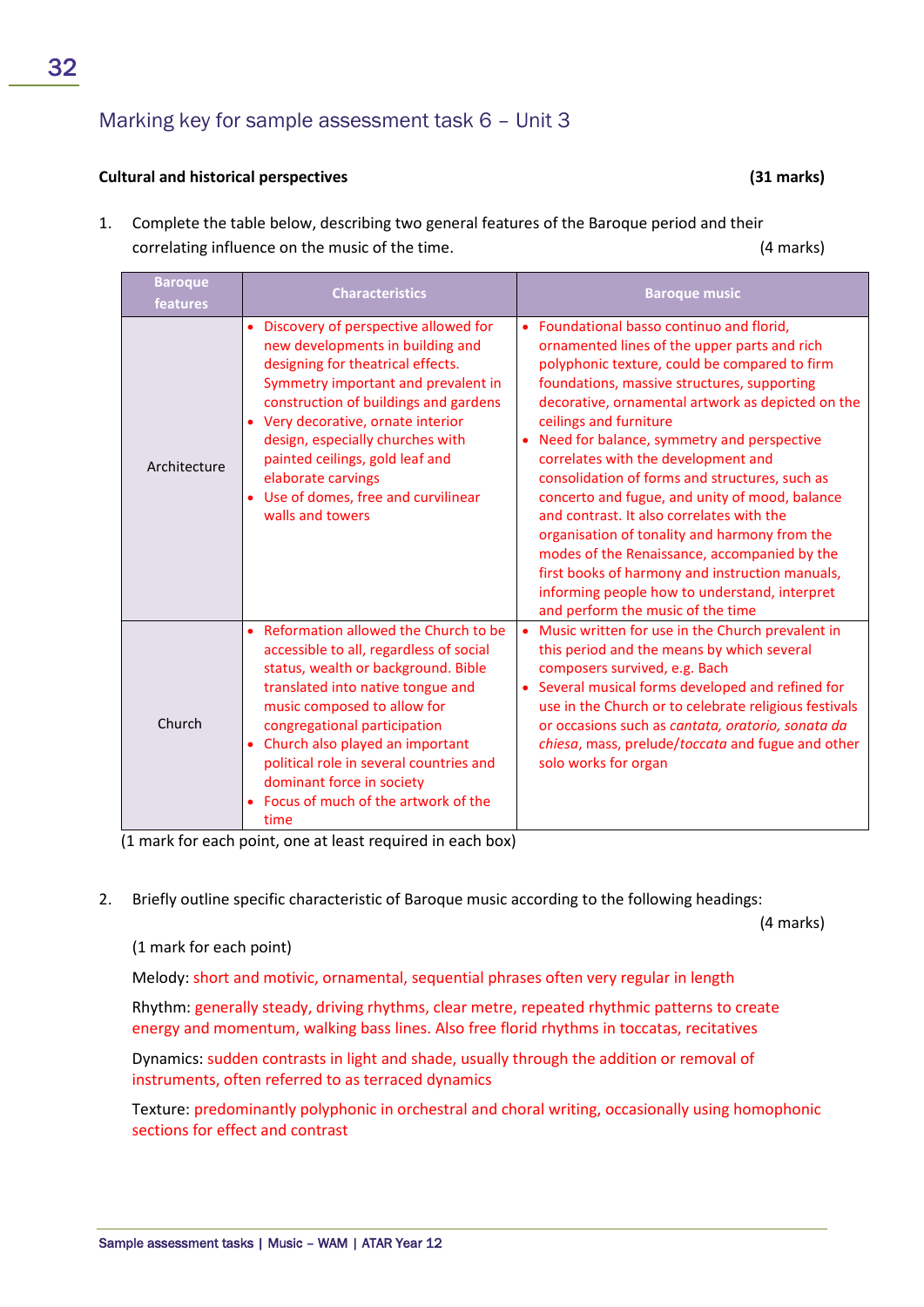3. Name and explain the role of the bass line most commonly heard in Baroque music and state which instruments normally play this line.

|    | (i)  | Name: basso continuo                                                                                                                                                                                                           | (1 mark)  |
|----|------|--------------------------------------------------------------------------------------------------------------------------------------------------------------------------------------------------------------------------------|-----------|
|    | (ii) | Instruments involved: keyboard instrument, usually harpsichord or organ and a bass<br>instrument, usually cello, viol da gamba, bass and sometimes bassoon.<br>(1 mark for keyboard instrument and 1 mark for bass instrument) | (2 marks) |
|    |      | (iii) Role or function of the bass line: Foundation of the Baroque orchestra and most Baroque works.<br>Provided the harmonic framework (1 mark) and reinforced the bass line of the work (1 mark)                             | (2 marks) |
| 4. |      | Provide a realisation for the following Figured bass numbers according to the example given.                                                                                                                                   | (2 marks) |
|    |      | sixth and third above the bass note, resulting in a first inversion chord<br>6<br>3                                                                                                                                            |           |
|    |      | sixth and fourth above the bass line resulting in a second inversion chord<br>6<br>4                                                                                                                                           |           |
|    |      | 7<br>5<br>seventh, fifth and sharpened third above the bass line, resulting in a seventh chord with<br>a sharpened third<br>#                                                                                                  |           |
| 5. |      | Provide the names given to the following instrumental groups in the concerto grosso:                                                                                                                                           | (2 marks) |
|    | (i)  | soloists: concertino or principale                                                                                                                                                                                             |           |
|    | (ii) | accompanying orchestra: ripieno                                                                                                                                                                                                |           |
| 6. |      | Name and describe the form usually found in the first movement of a concerto grosso.                                                                                                                                           | (2 marks) |
|    |      | Ritornello form: alternating solo/tutti shared by the concertino and ripieno                                                                                                                                                   |           |
|    |      | (1 mark for naming the form and 1 mark for describing it)                                                                                                                                                                      |           |
| 7. |      | Bach wrote a set of concertos for the Margrave of Brandenburg collectively known as the<br>Brandenburg Concertos. The following questions all relate to the Brandenburg Concertos.                                             |           |
|    | (a)  | How many concertos were included in the Brandenburg collection ? 6                                                                                                                                                             | (1 mark)  |
|    | (b)  | Which of these unusually featured the harpsichord as a soloist and was pivotal in its<br>contribution to the development of the keyboard concerto?                                                                             | (1 mark)  |
|    |      | Concerto No. 5 in D, BWV 1050                                                                                                                                                                                                  |           |
|    | (c)  | Which one of the concerti did not have any violins playing in the orchestra?                                                                                                                                                   | (1 mark)  |

Concerto No.6 in Bb, BWV 1051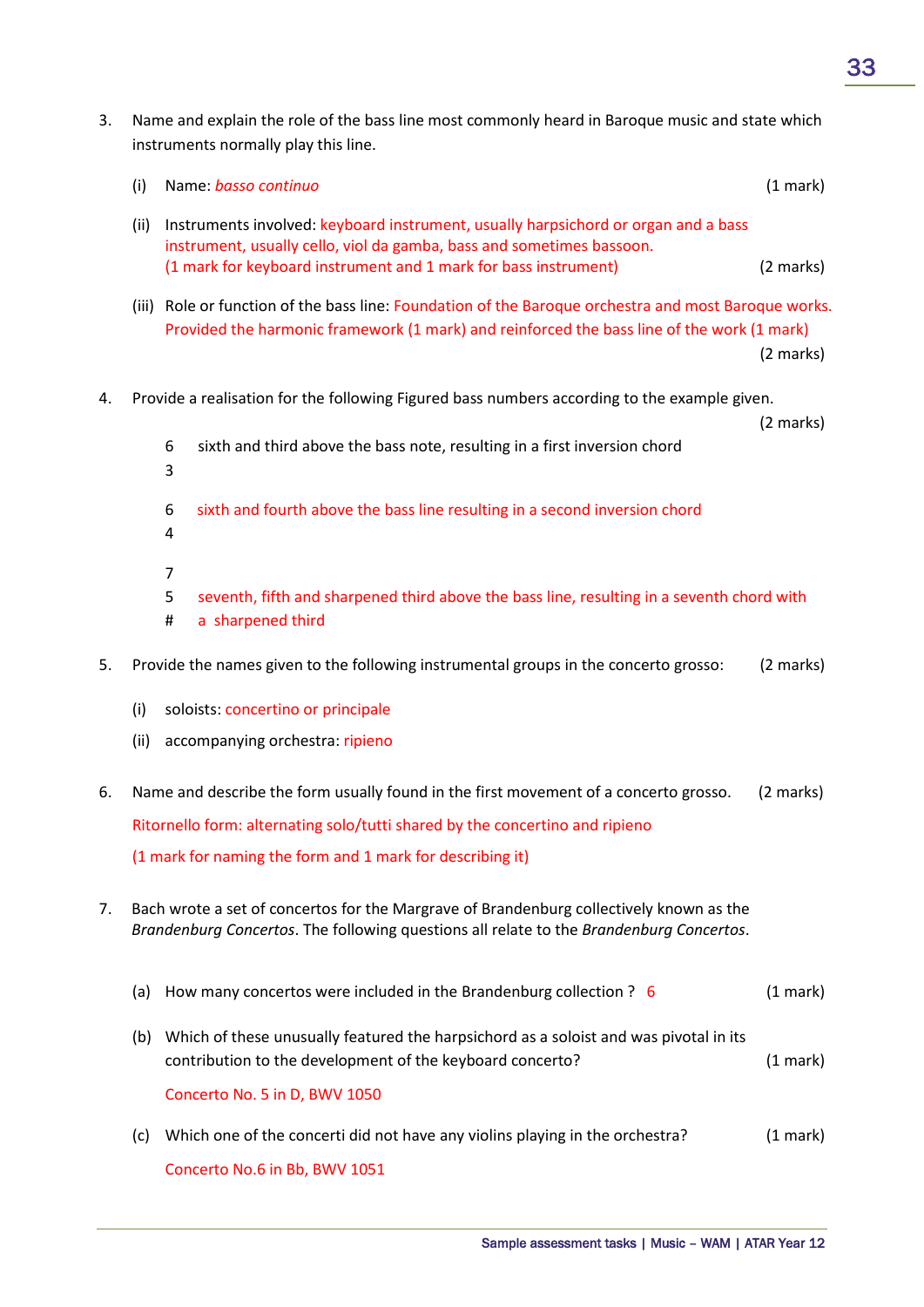(d) Which one of the concerti featured two recorders and a violin as the concertino? (1 mark)

Concerto No. 4 in G, BWV 1049

(e) What was unusual about the trumpet featured in Concerto No 2? (1 mark)

Piccolo valveless trumpet, very high pitched and difficult to play as it relied on *embouchere* and diaphraghmatic control to change pitch

- 8. Describe three main differences between the solo concerto and the concerto grosso in the Baroque period. (3 marks)
	- (i) the solo concerto featured one solo instrument contrasting against an orchestra, whereas the grosso used a group of soloists (concertino)
	- (ii) solo concerto usually featured the soloist more, incoporating brilliant and technically demanding sections for the soloist to play, and the solo sections became longer and more vivid
	- (iii) while both concerto types have three movements and use ritornello form for the first movement, the orchestral ritornellos are separated by sections for the soloist and continuo in the solo concerto. The overall texture for the solo concerto became more homophonic as a result, with the concerto grosso being more predominantly polyphonic in nature.
- 9. Outline two differences between the concerto grosso of Bach and other Baroque composers.

(2 marks)

- (i) Bach used a more consistent polyphonic texture, unlike some of his contemporaries who used homophonic sections for contrast. Bach did not also make the entrances of the ritornello so clear-cut, tending to fade them in and out of a complex polyphonic texture.
- (ii) Bach would thematically incorporate material from the ritornello into the solo parts, giving the impression of the solo sections emerging from the ritornello rather than starkly contrasting to it.
- 10. Name a composer other than Bach and a representative work for both the solo concerto and concerto grosso from the Baroque period. (2 marks)

|                 | <b>Composer</b>                      | Title of work                        |
|-----------------|--------------------------------------|--------------------------------------|
| Solo concerto   | Several possible answers; accept any | Several possible answers; accept any |
|                 | correct composer                     | correct example                      |
| Concerto grosso | Several possible answers; accept any | Several possible answers; accept any |
|                 | correct composer                     | correct example                      |

### **Aural analysis (11 marks)**

[Example used: *Alfred Schnittke: Concerto grosso no. 1: Gidon Kremer, violin* [5th movement, 0:00–3:10]. Retrieved April, 2015, fro[m www.youtube.com/watch?v=eLp8f92sSPo\]](http://www.youtube.com/watch?v=eLp8f92sSPo)

(a) Which era is this musical excerpt from? (1 mark)

20<sup>th</sup> Century/contemporary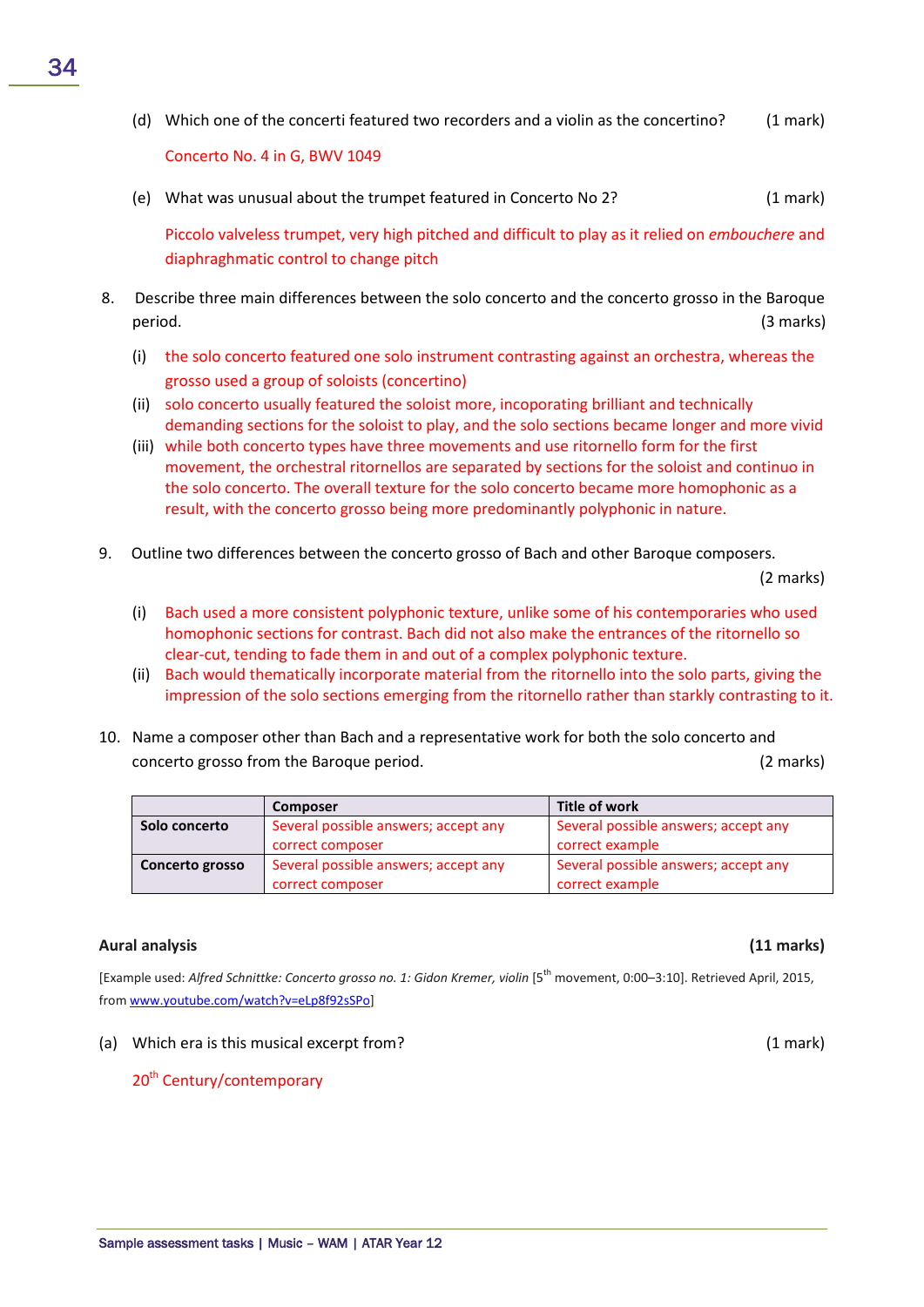| (b) | Describe two features of the music that support your choice of era.                                                                                                                                                                              | (2 marks) |
|-----|--------------------------------------------------------------------------------------------------------------------------------------------------------------------------------------------------------------------------------------------------|-----------|
|     | dissonant harmonies, no clear sense of tonality<br>(i)                                                                                                                                                                                           |           |
|     | form/structure unclear, constantly shifting, between different stylistic sections and<br>(ii)<br>melodic/motivic sections                                                                                                                        |           |
|     | (c) Which instruments make up the concertino?                                                                                                                                                                                                    | (2 marks) |
|     | Two violins and harpischord                                                                                                                                                                                                                      |           |
| (d) | Outline three aspects of this piece that still reflect Baroque compositional characteristics<br>associated with the concerto grosso. (Select any three of the following.)                                                                        | (3 marks) |
|     | sequential and imitative writing<br>٠<br>use of harpsichord and instrumental line-up<br>$\bullet$<br>use of suspensions and cyclical harmonies<br>$\bullet$<br>returning motivic sections and alternating solo tutti, similar to ritornello form |           |
| (e) | The closing section of this excerpt features which three instruments?                                                                                                                                                                            | (2 marks) |
|     | Harpsichord and two violins (concertino)                                                                                                                                                                                                         |           |
| (f) | Listening to the rhythmic and melodic characteristics of this section, what style of Contemporary<br>dance music is interestingly being evoked in this closing section?                                                                          | (1 mark)  |

Tango dance – Spanish style/flavour

### **Visual analysis**

Examine the extracts taken from your designated work and answer the following questions:

### **Extract One (29 marks)**

[For copyright reasons, the score extract for this question cannot be provided in this document. The score is the designated work Bach's *Brandenburg concerto no. 2 in F major* (BWV 1047) (1<sup>st</sup> movement, bars 30–41). The extract has been re-numbered with bar 30 being bar 1, and questions correlate accordingly. Another example may be substituted in the event that the designated work is different, and the following question can be used as a comparative analysis question.]

(a) Which section of the work is represented in this extract? (1 mark) tutti ritornello

(b) Complete the following table, providing the letternames to indicate which section of the ritornello form is represented in this extract, noting bar numbers and instruments involved.(12 marks)

| <b>Motif</b> | <b>Bar numbers</b> | Instrument/s     |
|--------------|--------------------|------------------|
| a            | <b>Violins</b>     | Bars $2-3$       |
|              | Solo flute         | <b>Bars 3-5</b>  |
|              | <b>Violins</b>     | <b>Bars 7-8</b>  |
|              | <b>Violins</b>     | <b>Bars 9-10</b> |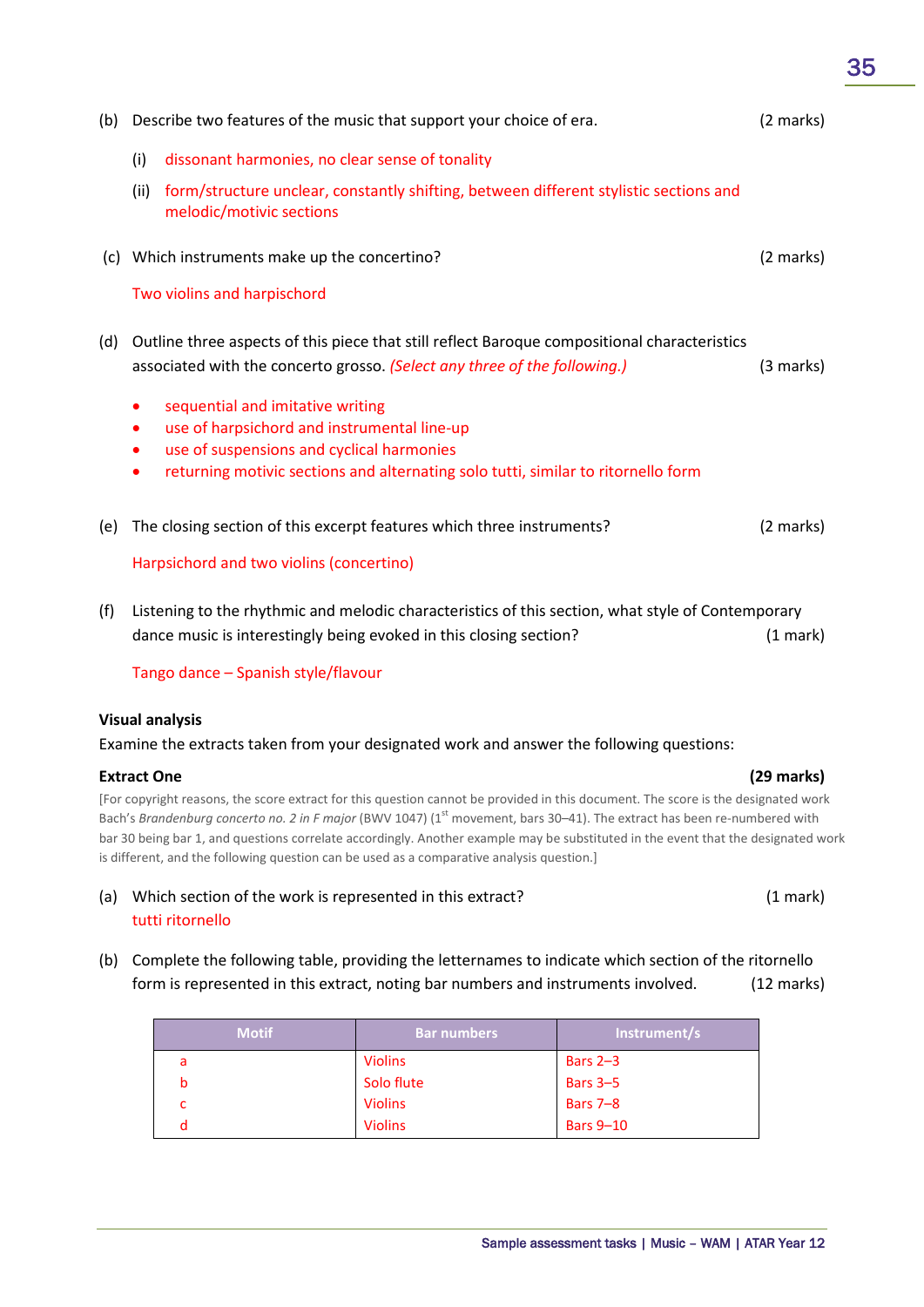(c) Identify which motif the trumpet and oboe part between bars 3 and 6 is based on, and describe how is it related. (2 marks) Relates to motif a with the alternating  $4<sup>ths</sup>$ (d) (i) What is the key of this section? (1 mark) D minor (ii) What is its relationship to the opening key of this movement? (1 mark)

Relative minor

(e) Name and describe the harmonic progression evident between bars 3 and 7? (2 marks)

Cycle of fifths: keys or tonalites organised by descending or ascending intervals of a fifth. The first note of each of the sequential eight semiguaver passages in the continuo part is a  $4<sup>th</sup>$  apart. (D-G-C-F-Bb-E-A-D)

(f) Find an example of the following compositional devices, providing bar numbers and instruments involved: (10 marks)

| <b>Compositional device</b> | <b>Bar numbers</b>         | Instrument/s                      |
|-----------------------------|----------------------------|-----------------------------------|
| <b>Sequence</b>             | Bars $4-5$                 | Flute, viola and cello            |
| <b>Imitation</b>            | Bars $4-6$                 | Trumpet and oboe, viola and cello |
| <b>Sequential imitation</b> | Bars $3-6$                 | Trumpet and oboe                  |
| Inverted pedal point        | Bars $2-3$<br>Bars 4 and 5 | <b>Trumpet</b><br>Violin 2        |
| Ostinato                    | Bars $4-6$                 | Cello/Continuo or Solo violin     |

### **Extract Two (14 marks)**

[For copyright reasons, the score extract for this question cannot be provided in this document. The score is the designated work Bach's *Brandenburg concerto no. 2 in F major* (BWV 1047) (2nd movement, bars 44–65). The extract has been re-numbered with bar 44 being bar 1, and questions correlate accordingly. Another example may be substituted in the event that the designated work is different, and the following question can be used as a comparative analysis question.]

(a) Which group of instruments normally plays this movement in a concerto grosso and why? (2 marks)

Normally the concertino or solo instruments and continuo as it is more exposed at a slower tempo and allows for opportunity to embellish the solo lines.

(b) How does this differ in the designated work and what is the reason for the difference? (2 marks)

The trumpet is the only instrument in the concertino that does not play the second movement, probably as it was considered too loud for a quiet middle movement and not suitable for the more intimate style of chamber music in this section.